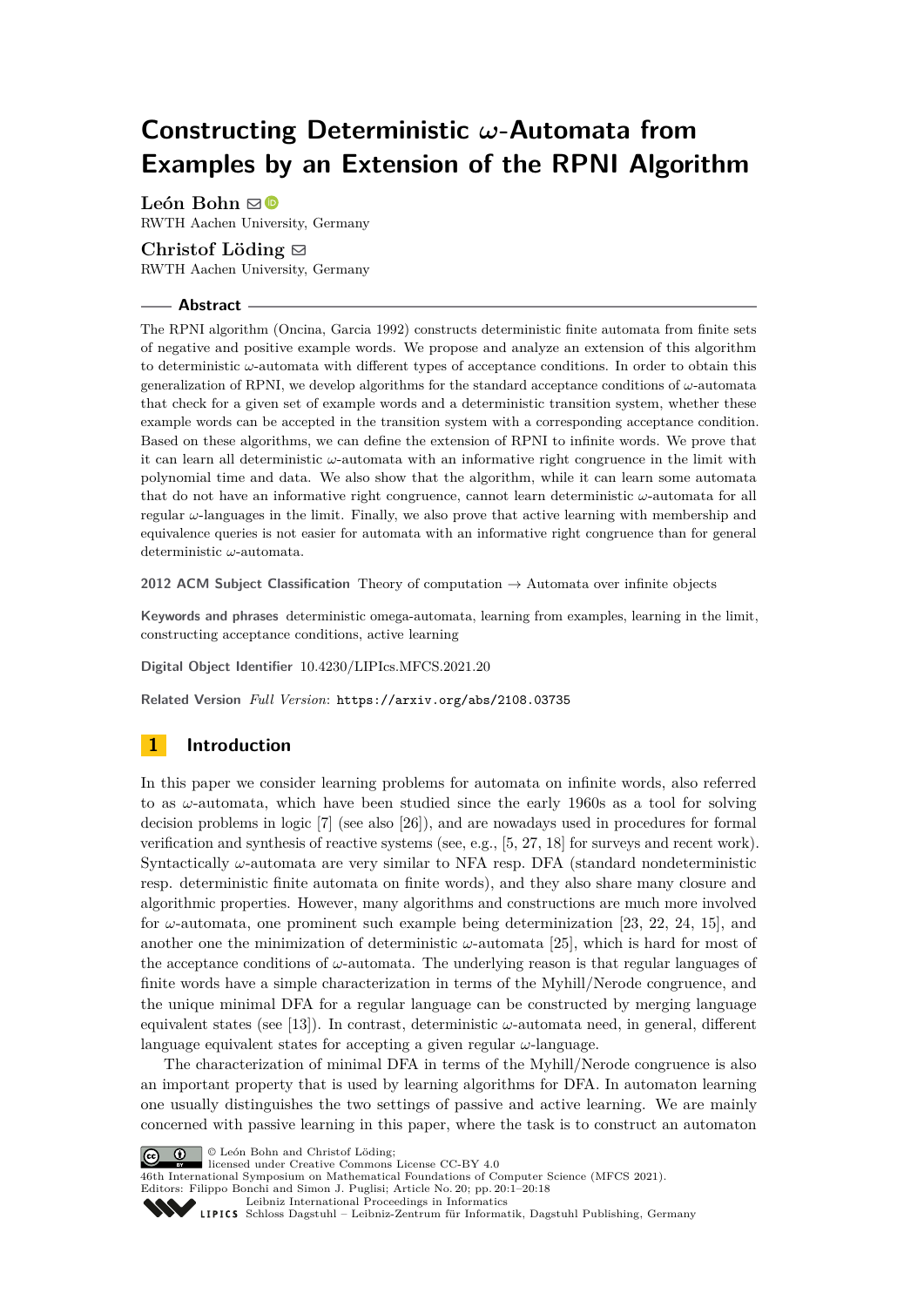## **20:2 Constructing Deterministic** *ω***-Automata from Examples**

from a sample, a given finite set of words together with a classification if they are in the language or not. The RPNI algorithm [\[21\]](#page-16-6) is a passive learning algorithm that constructs a DFA from a given sample of positive and negative examples (words that are in the language and words that are not in the language, respectively). It starts with the prefix tree acceptor, a tree shaped DFA that accepts precisely the positive examples and subsequently it tries to merge pairs of states in the canonical order of words (each state is associated with the word reaching it in the prefix tree acceptor). If a merge results in a DFA that accepts a negative example, the merge is discarded. Otherwise the merge is kept and the algorithm continues with this DFA. RPNI can learn the minimal DFA for each regular language in the limit with polynomial time and data. This means that RPNI runs in polynomial time in the size of the given sample, and for each regular language *L* there is a characteristic sample *S<sup>L</sup>* of polynomial size, such that RPNI produces the minimal DFA for *L* for each sample that is consistent with *L* and contains  $S_L$  [\[21\]](#page-16-6). The RPNI algorithm is a simple algorithm that also produces useful results if the sample does not include the characteristic sample of any language *L*. Therefore its principle of state merging has been used for other automaton models, e.g., probabilistic automata [\[8,](#page-16-7) [17\]](#page-16-8) and sequential transducers [\[20\]](#page-16-9).

In this paper we propose and analyze an extension of RPNI to *ω*-automata. In the setting of infinite words, one uses ultimately periodic words of the form  $uv^{\omega}$  for finite words  $u, v$ . These are infinite words with a finite representation, and each regular *ω*-language is uniquely determined by the set of ultimately periodic words that it contains (see [\[26\]](#page-17-0)). There are two main obstacles that one has to overcome for a generalization of RPNI. First, it is not clear how to generalize the prefix tree acceptor to infinite words, since a tree shaped acceptor for a set of infinite words necessarily needs to be infinite. We therefore propose a formulation of the algorithm that inserts transitions instead of merging states, and creates new states in case none of the existing states can be used as a target of the transition. In the setting of finite words, this method of inserting transitions produces the same result as RPNI, and it can easily be used for infinite words as well. Because this algorithm produces growing transition system, we call it Sprout.

The second problem arises in the test whether a merge (in our formulation an inserted transition) should be kept or discarded. In the case of finite words, one can simply check whether there are a positive and a negative example that reach the same state, which obviously is not possible in a DFA that is consistent with the sample. For  $\omega$ -automata the situation is a bit more involved, because acceptance of a word is not determined by a single state, but rather the set of states that is reached infinitely often. And furthermore, there are various acceptance conditions using different ways of classifying these infinity sets into accepting and rejecting. To solve this problem, we propose polynomial time algorithms for checking whether a deterministic transition system admits an acceptance condition of a given type (Büchi, generalized Büchi, parity, or Rabin) that turns the transition system into a deterministic *ω*-automaton that is consistent with the sample. These consistency algorithms are then used in Sprout in order to check whether a merge (inserted transition) produces a transition system that can still be consistent with the sample (for the acceptance condition under consideration). However, we believe that these consistency algorithms are of interest on their own and might also be useful in other contexts. We also show that bounding the size of the acceptance condition can make the problem hard: consistency with a Rabin condition with three pairs or generalized Büchi condition with three sets is NP-hard.

Our analysis of Sprout reveals that it can learn every *ω*-regular language with an informative right congruence (IRC) in the limit from polynomial time and data. A deterministic *ω*-automaton has an informative right congruence if it has only one state for each My-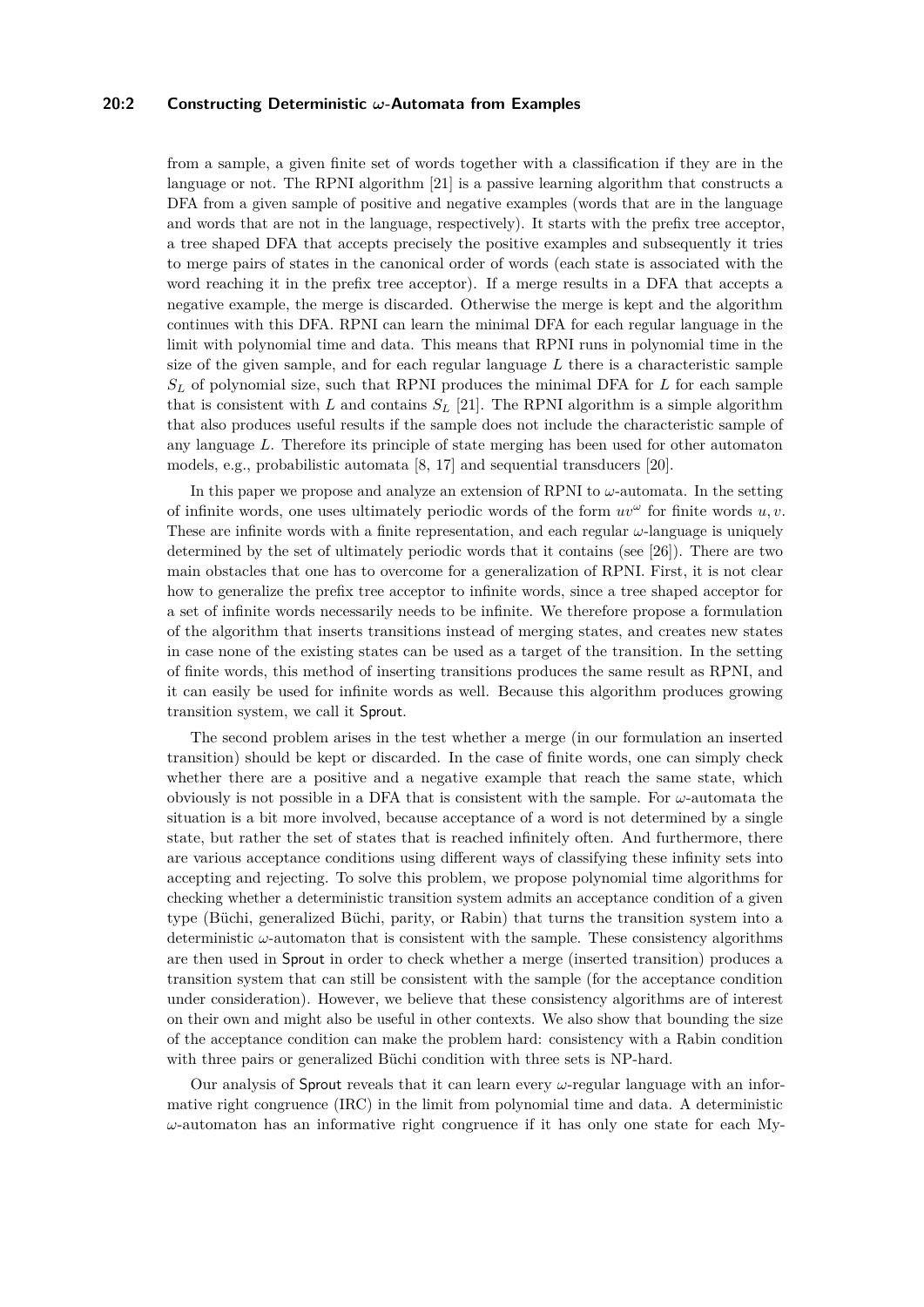hill/Nerode equivalence class of the language that it defines [\[3\]](#page-15-0). Recently, another algorithm that can learn every  $\omega$ -regular language with an IRC in the limit from polynomial time and data has been proposed [\[4\]](#page-15-1). This algorithm is an extension of the approach from [\[12\]](#page-16-10) from finite to infinite words. However, the algorithm from [\[4\]](#page-15-1) has explicitly been developed for automata with an IRC, and it can only produce such automata (it defaults to an automaton accepting precisely the positive examples in case the sample does not completely characterize the target automaton). In contrast, Sprout is not specifically designed for IRC languages, it can also construct automata that do not have an IRC. But on the negative side we also show that Sprout cannot learn a deterministic *ω*-automaton for every regular *ω*-language.

The positive results for passive learning of IRC languages raise the question whether this class is also simpler for active learning than general deterministic *ω*-automata. The standard model for active learning of automata uses membership and equivalence queries, and DFA can be learned in polynomial time in this model [\[1\]](#page-15-2). This approach has been extended to the class of weak deterministic Büchi automata [\[16\]](#page-16-11), whose minimal automata can also be defined using the standard right congruence. For general regular *ω*-languages, the only known algorithms either learn a different representation based on DFA [\[2\]](#page-15-3), or add another query about the loop structure of the target automaton [\[19\]](#page-16-12). Since the characterization of the minimal automata by a right congruence is a crucial point in many active learning algorithms, it is tempting to believe that the algorithms can be extended to the classes of languages with an IRC. We prove that this is not the case by showing that a polynomial time active learning algorithm for deterministic *ω*-automata with an IRC can be turned into a polynomial time learning algorithm for general deterministic *ω*-automata.

Finally, we also make the observation that polynomial time active learning (with membership and equivalence queries) is at least as hard as learning in the limit with polynomial time and data.

The paper is structured as follows. In Section [2](#page-2-0) we give basic definitions. In Section [3](#page-4-0) we present the consistency algorithms, and in Section [4](#page-9-0) we describe our extension of RPNI to *ω*-automata. In Section [5](#page-13-0) we show that the property of an IRC does not help for polynomial time active learning, and in Section [6](#page-15-4) we conclude.

## <span id="page-2-0"></span>**2 Preliminaries**

For a finite alphabet  $\Sigma$  we use  $\Sigma^*$  and  $\Sigma^{\omega}$  to refer to the set of finite and infinite words respectively. The empty word is denoted by  $\varepsilon$ , and  $\Sigma^+ = \Sigma^* \setminus {\varepsilon}$ . A deterministic transition system (TS) is defined by a tuple  $\mathcal{T} = (Q, \Sigma, q_0, \delta)$  where *Q* is a finite set of states,  $\Sigma$  a finite alphabet,  $q_0 \in Q$  the initial state and  $\delta: Q \times \Sigma \to Q$  is the transition function. We use  $\delta(q, a) = \bot$  to indicate that a transition  $(q, a) \in Q \times \Sigma$  is not defined in T. Further we extend  $\delta$  to  $\delta^*$ :  $Q \times \Sigma^* \to Q$  defined as  $\delta^*(q, \varepsilon) = q$  and  $\delta^*(q, aw) = \delta^*(\delta(q, a), w)$ for  $q \in Q, a \in \Sigma$  and  $w \in \Sigma^*$ . Unless otherwise specified  $\mathcal T$  will be used to refer to a transition system with components as above. The unique run of  $\mathcal T$  on  $w \in \Sigma^\omega$  is a sequence of transitions  $\rho = q_0 w_0 q_1 w_1 \dots$  with  $q_{i+1} = \delta(q_i, w_i)$ . For an infinite run  $\rho$  we denote by inf(*ρ*) the *infinity set* of *ρ*, consisting of all state-symbol pairs that occur infinitely often in *ρ*. A set of states  $\emptyset \neq C \subseteq Q$  is called *strongly connected* if for all  $p, q \in C$  we have  $\delta^*(p, w) = q$ for some  $w \in \Sigma^+$ . The  $\subseteq$ -maximal strongly connected sets of  $\mathcal T$  are called strongly connected components (SCCs) and for a set *R* we use  $SCC(R)$  to refer to the set of all SCCs  $S \subseteq R$ .

Augmenting a transition system  $\mathcal T$  with an acceptance condition C yields an  $\omega$ -automaton  $\langle \mathcal{T}, \mathcal{C} \rangle = (Q, \Sigma, q_0, \delta, \mathcal{C})$ . We now introduce different types of acceptance conditions (based on the survey [\[26\]](#page-17-0)), give a notion of their size  $|\mathcal{C}|$  and define which sets  $X \subseteq Q \times \Sigma$  satisfy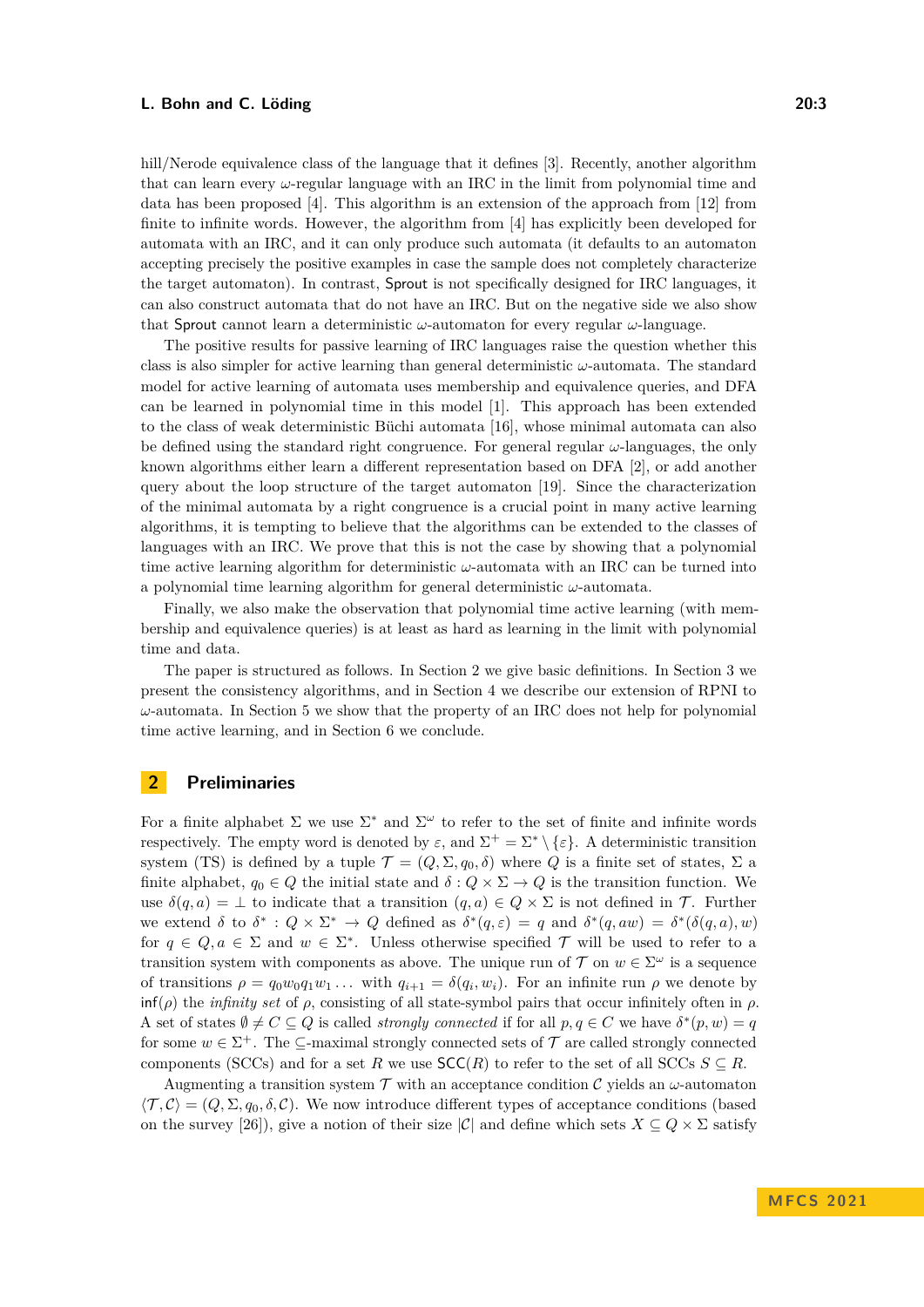#### **20:4 Constructing Deterministic** *ω***-Automata from Examples**

them. Note that while acceptance is often defined based on *states* that occur infinitely often, we opt for transition-based acceptance due to its succinctness (state-based acceptance can be turned into transition-based acceptance without changing the transition system, while the transformation in the other direction requires a blow-up of the transition system depending on the acceptance condition).

A *Büchi condition*  $F \subseteq Q \times \Sigma$  is satisfied if  $X \cap F \neq \emptyset$ , whereas a *generalized Büchi condition*  $\mathcal{B} = \{F_1, \ldots, F_k\}$  with  $F_i \subseteq Q \times \Sigma$  is satisfied if  $X \cap F_i \neq \emptyset$  for all  $i \in [1, k] \subseteq \mathbb{N}$ . The set *X* satisfies a *parity condition*  $\kappa : (Q \times \Sigma) \to C$  for a finite  $C \subseteq \mathbb{N}$  if  $\min(\kappa(X))$ is even where  $\kappa(X) = {\kappa(q, a) : (q, a) \in X}$ . We call  $\mathcal{R} = {\{E_1, F_1), \ldots, (E_k, F_k)\}}$  with  $E_i, F_i \subseteq (Q \times \Sigma)$  a *Rabin condition* and it is satisfied if  $E_i \cap X = \emptyset$  and  $F_i \cap X \neq \emptyset$  for some  $i \in [1, k] \subseteq \mathbb{N}$ . Finally a *Muller condition*  $\mathcal{F} \subseteq 2^{Q \times \Sigma}$  is satisfied if  $X \in \mathcal{F}$ . For an acceptance condition C of type  $\Omega \in \{$ Parity, generalized Büchi, Rabin $\}$  we use  $|\mathcal{C}|$  to refer to the number of priorities/recurring sets/Rabin pairs respectively. We use abbreviations (g)DBA, DPA, DRA to refer to deterministic (generalized) Büchi, Parity and Rabin automata and introduce a set Acc containing these acceptance types. An automaton  $A = \langle T, C \rangle$  accepts  $w \in \Sigma^{\omega}$  if  $\inf(\rho)$  satisfies C, where  $\rho$  refers to the unique run of T on *w*. The set of all words that are accepted by  $A$  is the language accepted by  $A$ , denoted by  $L(A)$ .

Let ∼ be an equivalence relation over Σ ∗ . We refer to the equivalence class of *x* under ∼ as [*x*]<sup>∼</sup> = {*y* ∈ Σ ∗ : *x* ∼ *y*} and call ∼ a (right) *congruence* if *u* ∼ *v* implies *ua* ∼ *va* for all  $a \in \Sigma$ . A regular language  $L \subseteq \Sigma^\omega$  induces the *canonical right congruence*  $\sim_L$  in which *u* ∼*L v* holds if and only if  $u^{-1}L = v^{-1}L$  with  $u^{-1}L = \{w \in \Sigma^\omega : uw \in L\}$ . Using the terminology of [\[3\]](#page-15-0), we say that an automaton A has an *informative right congruence* (IRC) if  $u \sim$ <sub>*L*(A)</sub> *v* implies that A reaches the same state from  $q_0$  when reading *u* or *v*. A language *L* has an Ω-IRC for  $\Omega \in$  Acc if an  $\Omega$ -automaton with an IRC which recognizes *L* exists and we denote by  $\text{ind}(L)$  the number of equivalence classes of  $\sim_L$ .

A word  $w \in \Sigma^\omega$  is called *ultimately periodic* if  $w = uv^\omega$  with  $u \in \Sigma^*, v \in \Sigma^+$ . We denote by UP<sub>Σ</sub> the set of all ultimately periodic words in  $\Sigma^{\omega}$  and note that two regular languages *K*, *L* ⊆  $\Sigma^{\omega}$  are equal if and only if *K* ∩ UP<sub>Σ</sub> = *L* ∩ UP<sub>Σ</sub> [\[7\]](#page-16-0). Note that there always exists a reduced form  $w = uv^{\omega}$  in which *u* and *v* are as short as possible. We call a pair  $S = (S_+, S_-)$ with  $S_+, S_- \subset \mathsf{UP}_\Sigma$  and  $S_+ \cap S_- = \emptyset$  a *sample* and say that *S* is *in reduced form* if each *uv*<sup> $ω$ </sup> ∈ *S* is in a reduced form where  $w \in S$  is used as a shorthand for  $w \in S_+ \cup S_-$ . For *L* ⊆  $\Sigma^{\omega}$  we say that *S* is consistent with *L* if  $S_+$  ⊆ *L* and  $S_-\cap L = \emptyset$ . Similarly an automaton A is consistent with *S* if  $S_+ \subseteq L(\mathcal{A})$  and  $S_- \cap L(\mathcal{A}) = \emptyset$ .

For Ω ∈ Acc we call a function *f* that maps a sample to an Ω-automaton a *passive learner*. *f* is called *consistent* if for any sample *S* the constructed automaton *f*(*S*) is consistent with *S*. A sample *S<sup>L</sup>* is *characteristic* for *L* and *f* if for any sample *S* that is consistent with *L* and that contains  $S_L$ , the learner produces an automaton  $f(S)$  recognizing L. For a class of representations of languages C (in our case deterministic *ω*-automata) we use L(C) to refer to the represented languages and define the size of  $L \in \mathcal{L}(\mathbb{C})$  to be the size of the minimal representation of *L* in C. Based on the definition in [\[10\]](#page-16-13) we say C is *learnable in the limit using polynomial time and data* if there exists a learner *f* that runs in polynomial time for any input sample, and for each  $L \in \mathcal{L}(\mathbb{C})$  there exists a characteristic sample whose size is polynomial in the size of *L*.

We call  $w \in \Sigma^{\omega}$  *escaping* from  $p \in Q$  with  $a \in \Sigma$  in T if there exists a decomposition  $w =$ *uav* with  $v \in \Sigma^{\omega}$  such that  $\delta^*(q_0, u) = p$  and  $\delta(p, a) = \bot$ . We refer to *ua* as the *escape-prefix* and call *av* the *exit string* of *w*. Two escaping words  $w_1, w_2$  are *indistinguishable* if they escape T from the same state and their exit strings coincide. We call T Ω-*consistent* with a sample *S* if there exists an  $\Omega$ -acceptance condition  $\mathcal C$  such that  $\{w \in S_+: w$  not escaping in  $\mathcal T\} \subseteq$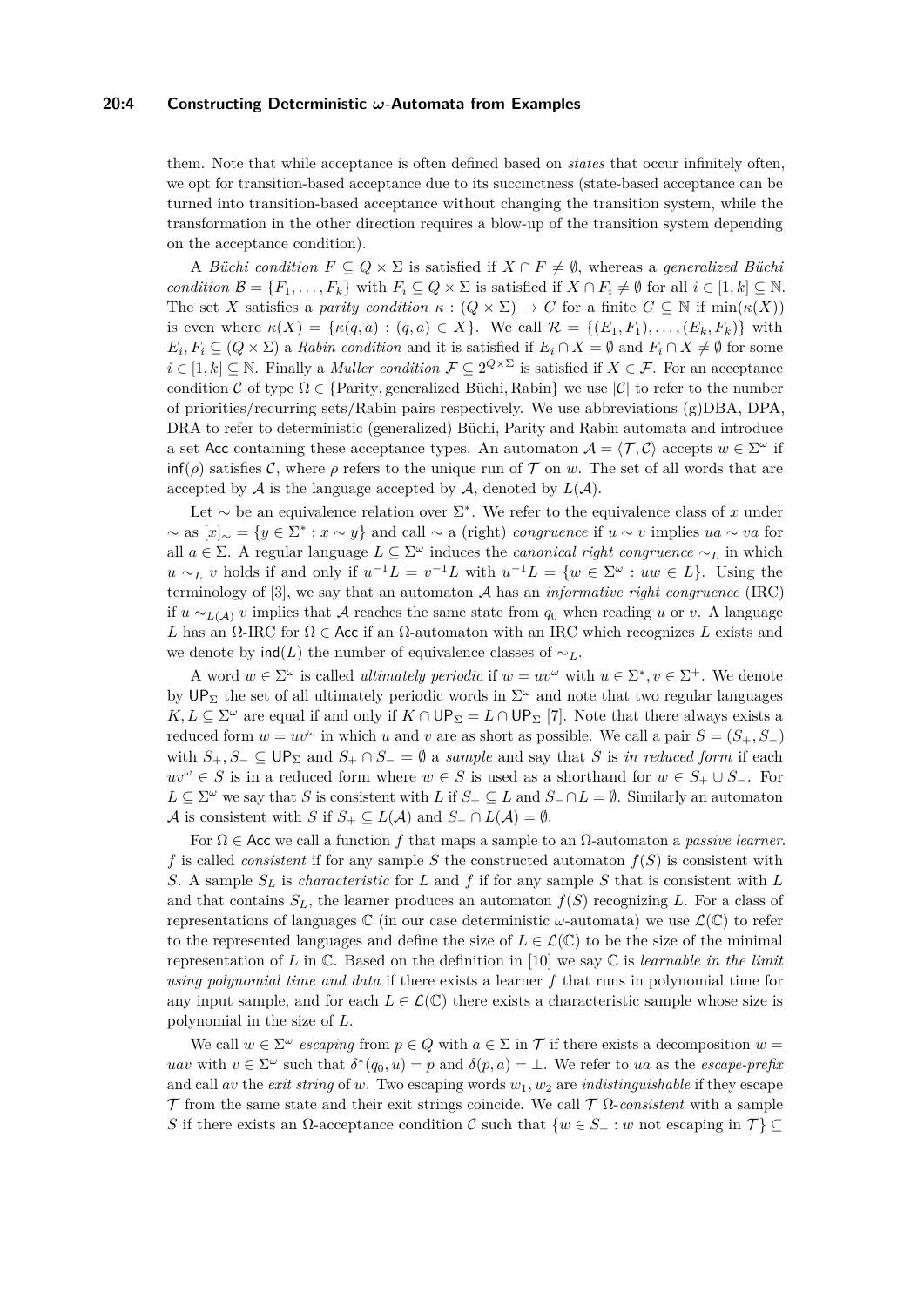*L*( $T, C$ )*, S*− ∩ *L*( $T, C$ ) = ∅ and no pair of sample words from  $S_+ \times S_-$  is indistinguishable. Note that  $\Omega$ -consistency with a transition system does not require all words from  $S_+$  to have an infinite run in the transition system. It just means that  $\mathcal T$  does not produce any conflicts between words in *S*<sup>+</sup> and in *S*−. In contrast, for an automaton to be considered consistent with *S* it is required that all words from  $S_+$  are accepted.

## <span id="page-4-0"></span>**3 Consistency Algorithms**

The algorithm for learning *ω*-automata that we describe in Section [4](#page-9-0) constructs a transition system and then tests whether an acceptance condition can be found such that all sample words are accepted and rejected accordingly. In this section we develop algorithms for this test, so we assume that a transition system  $\mathcal{T} = (Q, \Sigma, q_0, \delta)$  is given. We do not work with the sample directly in this section, and rather work with the infinity sets induced by the sample words. This leads to the notion of a partial condition, which we define below. Then we investigate how different types of acceptance conditions that are consistent with such a partial condition can be constructed.

Recall that a Muller condition  $\mathcal{F} \subseteq 2^{Q \times \Sigma}$  is satisfied by an infinity set  $X \subseteq Q \times \Sigma$  if and only if  $X \in \mathcal{F}$ . Instead of specifying such a Muller condition based solely on the infinity sets that satisfy it, we can also define it as a partition  $\mathcal{F} = (\mathcal{F}_0, \mathcal{F}_1)$  of  $2^{Q \times \Sigma}$  into accepting and rejecting sets, in the following also referred to as positive and negative sets respectively. In other words such a condition assigns to each possible set  $X \subseteq Q \times \Sigma$  a *classification*  $\sigma \in \{0, 1\}$ . which we denote as  $\mathcal{F}(X) = \sigma$  for  $X \in \mathcal{F}_{\sigma}$ . Note that any acceptance condition  $\mathcal{C}$  can be viewed as a Muller condition  $(\mathcal{F}_0^{\mathcal{C}}, \mathcal{F}_1^{\mathcal{C}})$  by assigning to  $\mathcal{F}_0^{\mathcal{C}}$  exactly those sets  $X \subseteq Q \times \Sigma$  that satisfy  $\mathcal{C}$  and defining  $\mathcal{F}_1^{\mathcal{C}}$  to contain all others.

To incorporate the fact that the infinity sets induced by sample words might not classify all subsets of  $Q \times \Sigma$ , we introduce the concept of a *partial condition*  $\mathcal{H} = (\mathcal{H}_0, \mathcal{H}_1)$  with  $\mathcal{H}_0, \mathcal{H}_1 \subseteq 2^{Q \times \Sigma}$  in which only a subset of all elements  $X \subseteq Q \times \Sigma$  receives a classification  $\mathcal{H}(X) \in \{0,1\}$ . We use  $X \in \mathcal{H}$  to denote  $X \in \mathcal{H}_0 \cup \mathcal{H}_1$  and call a partial condition  $\mathcal{H} = (\mathcal{H}_0, \mathcal{H}_1)$  *consistent* if  $\mathcal{H}_0 \cap \mathcal{H}_1 = \emptyset$ . A component  $\mathcal{H}_{\sigma}$  of a partial condition is called *union-closed* if for any finite collection  $X_1, \ldots, X_n \in \mathcal{H}_{\sigma}$  we have  $X_1 \cup \ldots \cup X_n \notin \mathcal{H}_{1-\sigma}$  or in other words the union of positive sets is not negative and vice versa. We call an acceptance condition C consistent with a partial condition  $\mathcal{H} = (\mathcal{H}_0, \mathcal{H}_1)$  if  $\mathcal{H}_0 \subseteq \mathcal{F}_0^{\mathcal{C}}$  and  $\mathcal{H}_1 \subseteq \mathcal{F}_1^{\mathcal{C}}$ .

For each  $\Omega \in \mathsf{Acc}$  we can now define the decision problem  $\Omega$ -CONSISTENCY: Given a transition system  $\mathcal{T} = (Q, \Sigma, q_0, \delta)$  and a partial condition  $\mathcal{H} = (\mathcal{H}_0, \mathcal{H}_1)$  with  $\mathcal{H}_0, \mathcal{H}_1 \subseteq 2^{Q \times \Sigma}$ , the question is whether there exists an acceptance condition C of type  $\Omega$  over  $Q \times \Sigma$  that is consistent with H. In the following we provide algorithms that decide  $\Omega$ -consistency for the various acceptance types we introduced and investigate their complexity.

**Büchi and generalized Büchi conditions.** For a Büchi condition  $F \subseteq Q \times \Sigma$  we know that every superset of some  $X \subseteq Q \times \Sigma$  with  $X \cap F \neq \emptyset$  clearly has a non-empty intersection with *F*. Based on this observation we can define an algorithm that computes for a given partial condition  $\mathcal{H} = (\mathcal{H}_0, \mathcal{H}_1)$  a Büchi condition F which is consistent with  $\mathcal{H}$ . We forego a formal definition of the algorithm itself and instead define the partial function it computes, where a result of  $\perp$  is used to indicate that no Büchi condition exists that is consistent with  $\mathcal{H}$ .

$$
\text{BuchiCons}(\mathcal{H}_0, \mathcal{H}_1) = \begin{cases} \text{return } \perp & \text{if } P \in \mathcal{H}_0 \text{ exists with } P \subseteq \bigcup \mathcal{H}_1 \\ \text{return } (Q \times \Sigma) \setminus \bigcup \mathcal{H}_1 & \text{otherwise} \end{cases}
$$

It is easily verified that BuchiCons is computable in polynomial time and a formal proof for the correctness of this algorithm can be found in the full version of this paper.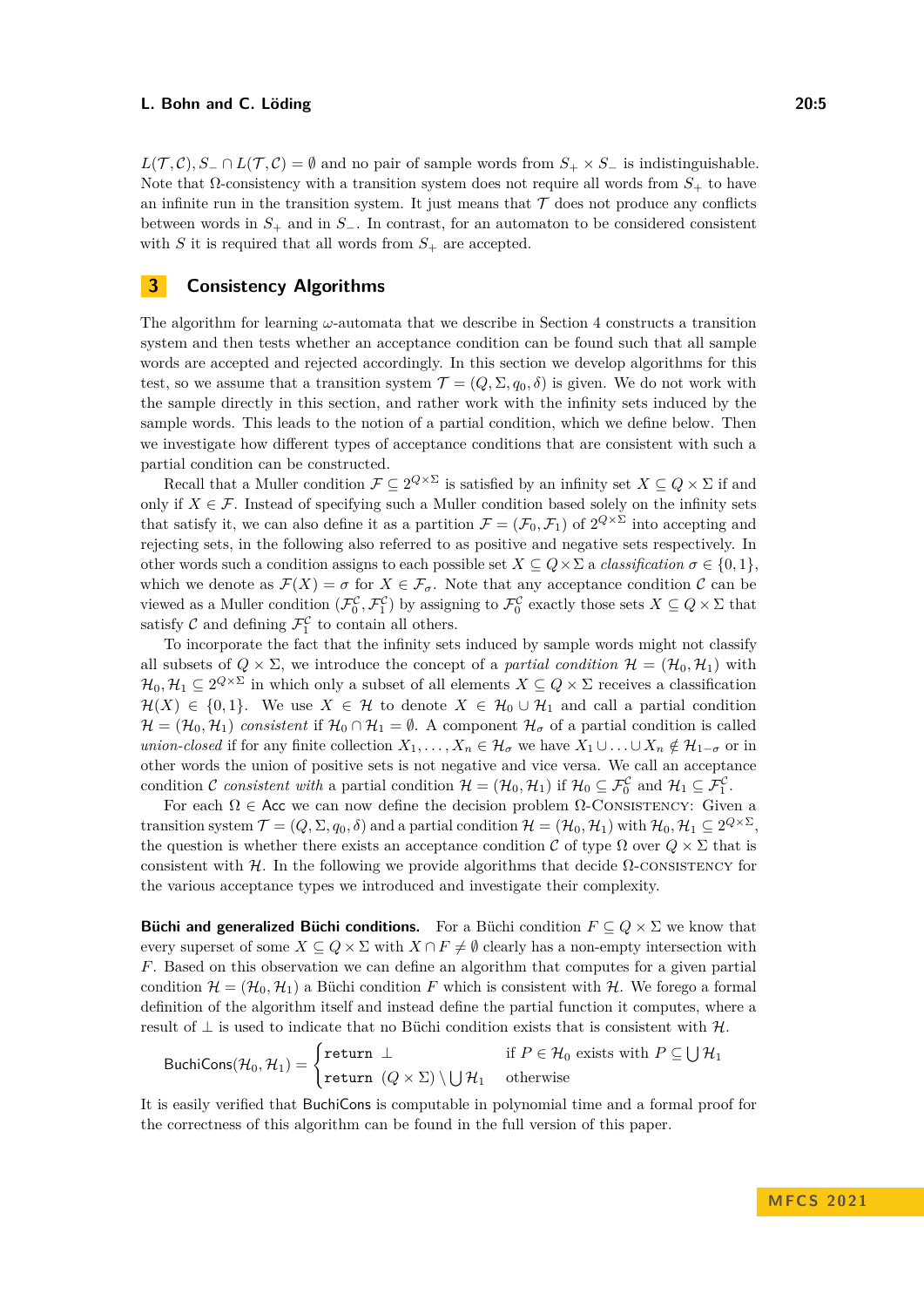### **20:6 Constructing Deterministic** *ω***-Automata from Examples**

With generalized Büchi conditions it is no longer guaranteed that the union of two negative sets  $N, N' \in \mathcal{H}_1$  is also negative. Consider a generalized Büchi condition  $\mathcal{B} = \{F, F'\}$  such that *N* has a non-empty intersection with *F* but not with *F*', whereas  $N' \cap F = \emptyset$  and *N*<sup>'</sup> ∩ *F*<sup>'</sup>  $\neq$  Ø. Then their union *F* ∪ *F*<sup>'</sup> has a non-empty intersection with both *F* and *F*<sup>'</sup> and hence satisfies B. Therefore we first isolate the  $\subseteq$ -maximal sets  $N_1, \ldots, N_k$  in  $\mathcal{H}_1$ . As before we give a function

 $\text{genBuchiCons}(\mathcal{H}_0, \mathcal{H}_1) = \begin{cases} \text{return } \perp & \text{if } P \in \mathcal{H}_0 \text{ with } P \subseteq N_i \text{ exists} \end{cases}$  $\texttt{return } \{ (Q \times \Sigma) \setminus N_i : i \leq k \}$  otherwise

which maps a partial condition to a generalized Büchi condition that is consistent with  $\mathcal H$  or  $\perp$  if no such condition exists. It is again not difficult to see that an algorithm can compute genBuchiCons in polynomial time. A formal proof of the correctness of genBuchiCons can be found in the full version of this paper.

▶ **Theorem 1.** *The algorithm* (gen)BuchiCons *decides the (generalized) Büchi*-CONSISTENCY *problem in polynomial time and returns a corresponding acceptance condition if one exists.*

**Parity Conditions.** It is a well-known observation that for a given Muller condition  $(\mathcal{F}_0, \mathcal{F}_1)$ there exists an equivalent parity condition  $\kappa$  if and only if  $\mathcal{F}_0$  and  $\mathcal{F}_1$  are union-closed [\[28\]](#page-17-5). We show an analogous statement for partial conditions, starting with the following lemma which establishes that if the union of positive and negative elements coincide, then no equivalent parity condition can be found.

<span id="page-5-0"></span> $\blacktriangleright$  **Lemma 2.** Let  $\mathcal{H} = (\mathcal{H}_0, \mathcal{H}_1)$  be a consistent partial condition. If we have  $P = N$  for *P* =  $P_1 ∪ \ldots ∪ P_k$  *and*  $N = N_1 ∪ \ldots ∪ N_l$  *with*  $P_i ∈ H_0$  *and*  $N_j ∈ H_1$  *then there exists no parity condition that is consistent with* H

It turns out that the opposite direction also holds, meaning if no such unions of positive and negative sets can be found, then an equivalent parity condition must exist. This implication arises as a consequence of the ParityCons algorithm we present later together with the proofs of its correctness. For a given partial condition ParityCons (see [Algorithm 1\)](#page-6-0) attempts to construct a chain of sets of transitions  $Z_0 \supseteq Z_1 \supseteq \ldots \supseteq Z_{n-1}$  with alternating classifications  $\sigma_i \in \{0, 1\}$ , i.e.,  $\sigma_{i+1} = 1 - \sigma_i$  for  $i < n - 1$ . We refer to this as a *Zielonka path* because it corresponds to the Split or Zielonka tree representation of a parity condition [\[28,](#page-17-5) [11\]](#page-16-14).

From such a Zielonka path one obtains a parity condition  $\kappa$  where  $\kappa(q, a) = \sigma_0 + i$  for the maximal *i* such that  $(q, a) \in Z_i$ . On the other hand every parity condition  $\kappa$  with priorities *C* determines a chain  $Z_0 \supseteq Z_1 \supseteqeq \ldots \supseteq Z_{|C|-1}$  and alternating classifications  $\sigma_i$ where  $\sigma_0 = \min(C) \mod 2$ ,  $\sigma_{i+1} = 1 - \sigma_i$  and  $Z_i$  contains all state-symbol pairs whose color is greater or equal to  $\sigma_0 + i$ . To guarantee the existence of such an alternating chain, we assume that  $\kappa$  is optimal and contains no gaps, which can be ensured in polynomial time [\[9\]](#page-16-15).

<span id="page-5-1"></span>**Example 3.** As an example consider a partial condition  $\mathcal{H} = (\mathcal{H}_0, \mathcal{H}_1)$  with set inclusion diagram as shown on the left of [Figure 1,](#page-6-1) where  $\mathcal{H}_0$  contains the transition sets drawn with rounded border, and  $\mathcal{H}_1$  those with rectangular border (the leaves of the tree, in this example). We assume an underlying transition system in which the transition sets in  $\mathcal{H}$  are strongly connected. It is easily verified that  $H$  does not satisfy the condition of [Lemma 2.](#page-5-0) Since we claimed the converse of [Lemma 2](#page-5-0) to be true, a parity condition that is consistent with  $H$  should exist. It turns out that such a parity condition requires 6 distinct priorities (the corresponding Zielonka path is shown on the right of [Figure 1\)](#page-6-1) even though there is at most one alternation between positive and negative sets along inclusion chains in  $H$ . This is due to the fact that more alternations are introduced by unions of positive and negative sets.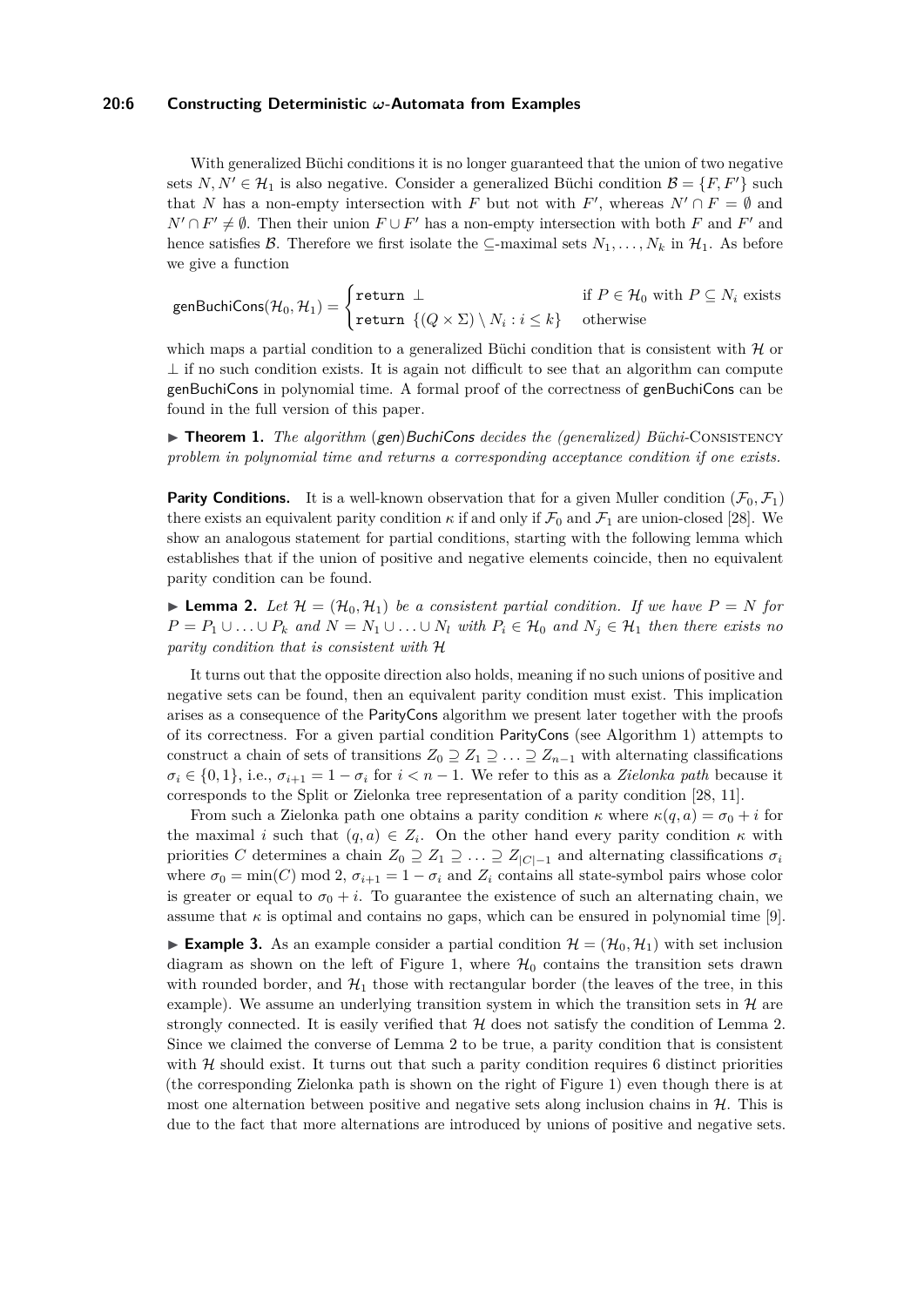<span id="page-6-1"></span>

**Figure 1** On the left an inclusion graph for the partial condition H from [Example 3](#page-5-1) can be seen in which positive elements are depicted with rounded and negative ones with rectangular borders. The path depicted on the right corresponds to a priority function  $\kappa$  with domain  $\{0, 1, 2, 3, 4, 5\}$  such that  $\tau_7 \mapsto 0, \tau_6 \mapsto 1, \tau_5 \mapsto 1, \tau_4 \mapsto 2, \tau_3 \mapsto 3, \tau_2 \mapsto 4, \tau_1 \mapsto 5$  which is the minimal parity condition that is consistent with  $H$ .

We now present an algorithm that given a consistent partial condition  $\mathcal H$  over  $Q \times \Sigma$ constructs an equivalent parity condition with the least number of distinct priorities if one exists. As a simplification we assume that the set  $Q \times \Sigma$  of all transitions is classified by H, which enables us to use  $Q \times \Sigma$  as the first set  $Z_0$  of the chain that is constructed. We describe later how partial conditions that do not satisfy this assumption can be dealt with.

**Algorithm 1** ParityCons.

**Input:** A consistent partial condition  $\mathcal{H} = (\mathcal{H}_0, \mathcal{H}_1)$  with  $Q \times \Sigma \in \mathcal{H}$ **Output:** A Zielonka path  $(Z_0, \sigma_0), (Z_1, \sigma_1), \ldots, (Z_{n-1}, \sigma_{n-1})$  $Z_0 \leftarrow Q \times \Sigma$ ,  $\sigma_0 \leftarrow \mathcal{H}(Q \times \Sigma)$ ,  $i \leftarrow 0$ **repeat**  $i \leftarrow i + 1$  $Z \leftarrow \bigcup \{ X \subseteq Z_{i-1} : \mathcal{H}(X) = 1 - \sigma_{i-1} \}$ **if**  $Z = Z_{i-1}$  **then return** *No consistent parity condition exists.*  $Z_i \leftarrow Z$ ,  $\sigma_i \leftarrow 1 - \sigma_{i-1}$ **until**  $Z = \emptyset$ **return**  $(Z_0, \sigma_0), \ldots, (Z_{i-1}, \sigma_{i-1})$ 

<span id="page-6-0"></span>After  $Z_0$  and its corresponding classification  $\sigma_0 = \mathcal{H}(Z_0)$  have been determined, the algorithm computes  $Z_1$  as the union of all  $1 - \sigma_0$  subsets of  $Z_0$ . If this union coincides with *Z*<sup>0</sup> then the conditions for [Lemma 2](#page-5-0) are met and the algorithm terminates prematurely as no equivalent parity condition can exist. Otherwise this construction ensures that every strict superset of  $Z_1$  receives the same classification as  $Z_0$  from the constructed parity condition. This process is then repeated for  $Z_1$  with  $\sigma_1 = 1 - \sigma_0$ ,  $Z_2$  with  $\sigma_2 = 1 - \sigma_1$  and so on until no subsets of opposite classification remain. At this point the algorithm terminates and returns the constructed chain of sets of transitions together with their corresponding classification.

Proving the correctness of this approach forms the opposite direction of [Lemma 2](#page-5-0) as it entails that if no union of positive and negative sets as in [Lemma 2](#page-5-0) is found, an equivalent parity condition can be constructed. One restriction on the partial conditions that can be passed to ParityCons is that the set of all transitions,  $Q \times \Sigma$ , must be present in either  $\mathcal{H}_0$  or  $\mathcal{H}_1$ . As these partial conditions arise from the infinity sets that words from a finite sample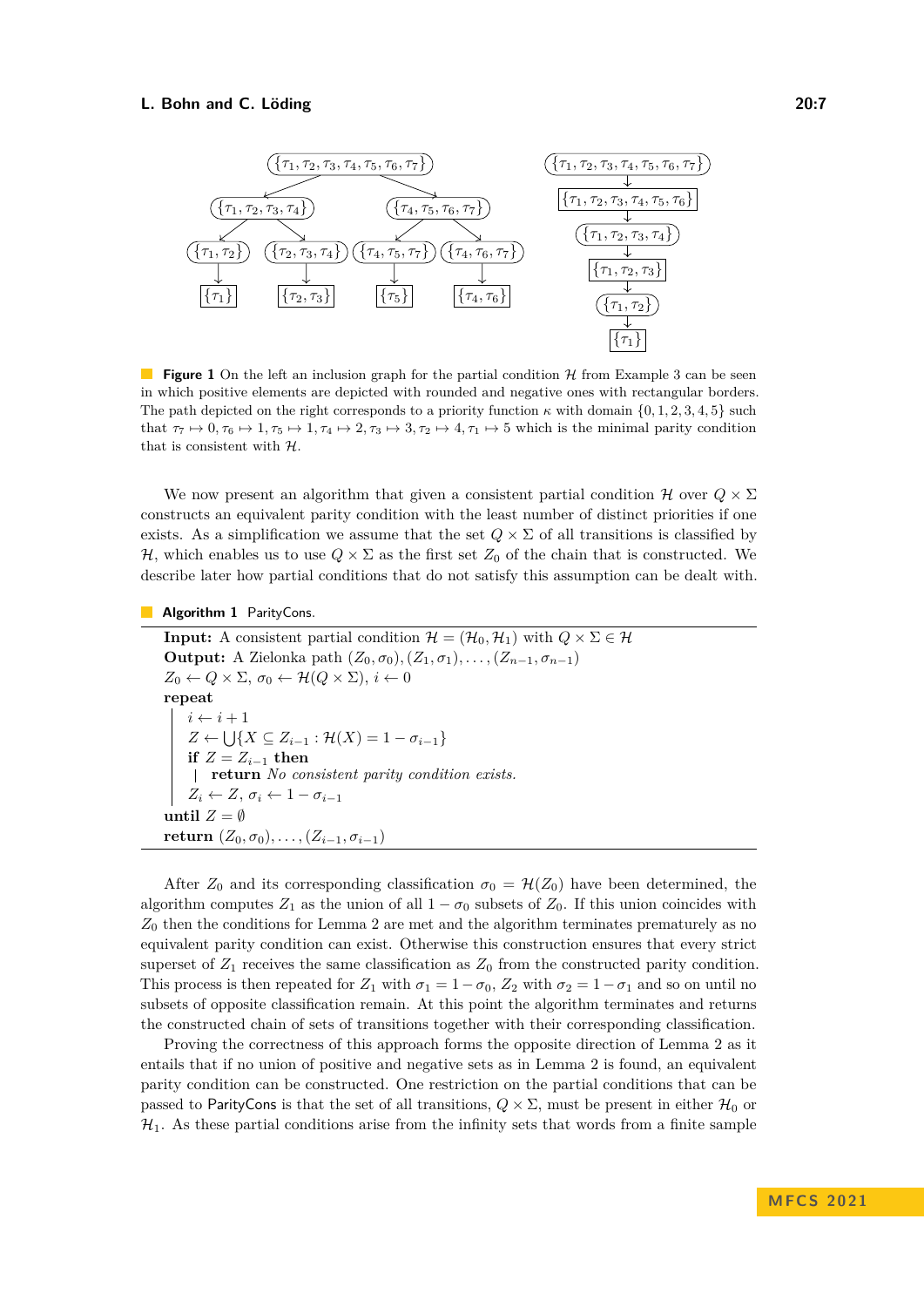## **20:8 Constructing Deterministic** *ω***-Automata from Examples**

induce, however, it is easily conceivable that there are many scenarios - for example when the automaton that we want to learn is made up of multiple SCCs - in which no word inducing  $Q \times \Sigma$  exists. In this case we can simply define two extended partial conditions  $\mathcal{H}^p$  and  $\mathcal{H}^n$ in which  $Q \times \Sigma$  is added as a positive or negative set respectively and execute ParityCons separately for each of them. If only one computation results in a Zielonka path we are done, otherwise the two resulting paths are compared with regard to their length and the longer one is discarded.

▶ **Theorem 4.** ParityCons *decides Parity-*Consistency *in polynomial time and returns a corresponding parity condition with a minimal number of priorities if one exists.*

**Proof (sketch).** We proceed in two steps and first show that the classification obtained by the Zielonka path computed by ParityCons are indeed consistent with the original partial condition. Subsequently one shows that if the computation exits prematurely, then there exist positive and negative sets whose unions coincide, which by [Lemma 2](#page-5-0) means that no equivalent parity condition exists.

**Rabin Conditions.** We now turn towards computing an equivalent Rabin condition based on a given partial condition, for which we again utilize an observation about union-closedness. Specifically, a Muller condition is equivalent to a Rabin condition if and only if  $\mathcal{F}_1$  is unionclosed [\[28\]](#page-17-5). The algorithm RabinCons (see [Algorithm 2\)](#page-7-0) computes for each positive set *P* in H a separate Rabin pair  $(E_P, F_P)$  in which each transition that is not part of P belongs to *E<sup>P</sup>* and every transition which does not occur in a negative subloop of *P* belongs to *F<sup>P</sup>* . In case a positive loop is equal to the union of its maximal negative subloops, no equivalent Rabin condition can be found as the condition on union-closedness outlined above is violated.

#### **Algorithm 2** RabinCons.

**Input:** A consistent partial condition  $\mathcal{H} = (\mathcal{H}_0, \mathcal{H}_1)$ **Output:** A Rabin condition  $\mathcal R$  consistent with  $\mathcal H$  $\mathcal{R} \leftarrow \emptyset$ **foreach**  $P \in \mathcal{H}_0$  **do**  $N_1, \ldots, N_k \leftarrow$  maximal sets in  $\mathcal{P}(P) \cap \mathcal{H}_1$  $E_P \leftarrow (Q \times \Sigma) \setminus P$  $F_P \leftarrow P \setminus (N_1 \cup \ldots \cup N_k)$ **if**  $F_P = \emptyset$  **then return** *No consistent Rabin condition exists*  $\mathcal{R} \leftarrow \mathcal{R} \cup \{(E_P, F_P)\}$ **return** R

<span id="page-7-0"></span>▶ **Theorem 5.** *The algorithm* RabinCons *decides Rabin-*Consistency *in polynomial time and returns a corresponding Rabin condition if one exists.*

A Rabin condition produced by RabinCons has  $|\mathcal{H}_0|$  pairs and is not guaranteed to have the minimal number of pairs. Even though it is possible to find optimizations which might make use of the underlying structure with regard to strongly connected components and subset relations between positive and negative loops, we now illustrate why the computation of an optimal Rabin condition (with a minimal number of pairs) is NP-hard.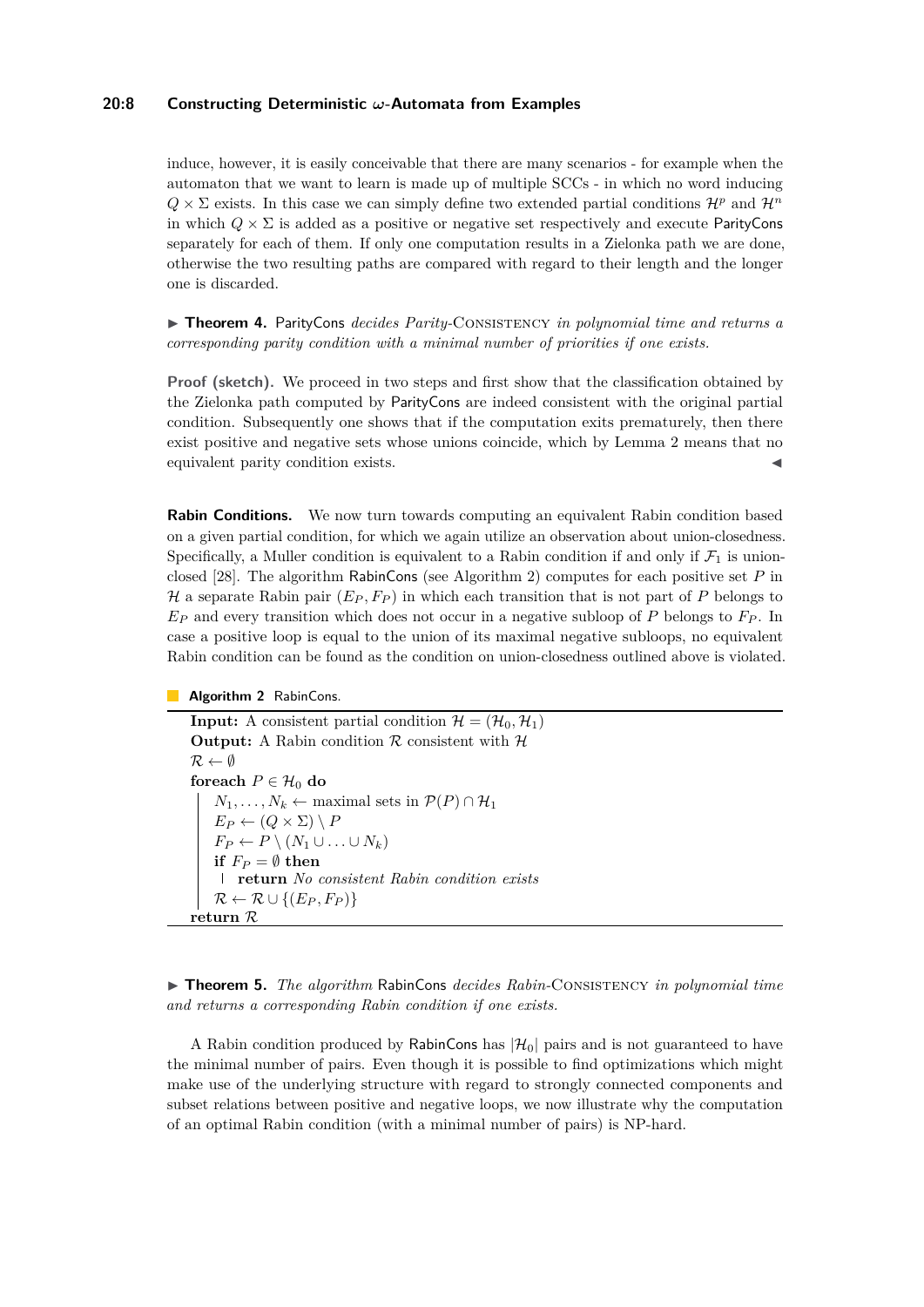

<span id="page-8-0"></span>**Figure 2** This figure contains a depiction of the transition system  $\mathcal{T}_{\mathcal{G}}$ , which can be used to show NP-completeness of *k*-generalized Büchi-Consistency and *k*-Rabin-Consistency.

**Fixed-size consistency.** For each acceptance type  $\Omega \in \{\text{generalized Büchi}, \text{Parity}, \text{Rabin}\}\$ and every natural number  $k \in \mathbb{N}$  we define the decision problem  $k$ - $\Omega$ -Consistency: Given a transition system  $\mathcal T$  and a consistent partial condition  $\mathcal H$  the question is whether there is an acceptance condition C of type  $\Omega$  in T which is consistent with H such that  $|\mathcal{C}| \leq k$ . The algorithm ParityCons we provided earlier decides *k*-Parity-Consistency in polynomial time, however finding a Rabin or generalized Büchi condition of bounded size turns out to be much more difficult.

Intuitively, the difficulty in finding an optimal generalized Büchi condition with at most *k* components arises from the fact that the union of two negative sets is not necessarily guaranteed to also be negative. As there are in general exponentially many possible ways of partitioning the transitions into *k* sets, a procedure for constructing an optimal generalized Büchi condition would need to consider all of them. In the following we establish that the fixed-size consistency problem for generalized Büchi conditions is already NP-complete when  $k = 3$ . This is done by giving a reduction from 3-Coloring for directed graphs, which is known to be NP-complete [\[14\]](#page-16-16).

▶ **Lemma 6.** 3*-generalized Büchi-*Consistency *is NP-complete.*

**Proof.** Let  $\mathcal{G} = (V, E)$  be a finite directed graph with  $V = \{v_1, v_2, \ldots, v_n\}$ . We define the deterministic partial transition system

$$
\mathcal{T}_{\mathcal{G}} = (\{0, 1, 2, \dots, n\}, \{1, 2, \dots, n\}, 0, \delta) \text{ with } \delta(q, a) = \begin{cases} a \text{ if } q = 0 \\ 0 \text{ if } q = a \\ \bot \text{ otherwise} \end{cases}
$$

which is depicted in [Figure 2.](#page-8-0) Note that it is possible to construct an equivalent transition system over a binary alphabet  $\Sigma' = \{a, b\}$  by encoding  $i \in \Sigma$  as  $a^i b$ . Thus our choice of  $\Sigma$ depending on the size of the graph merely serves to simplify notation in the following. We define a sample  $S<sub>G</sub> = (P<sub>G</sub>, N<sub>G</sub>)$  with

$$
P_{\mathcal{G}} = \{p_{ij} : (v_i, v_j) \in E\}
$$
 and 
$$
N_{\mathcal{G}} = \{n_i : 0 < i \leq n\}
$$
 where 
$$
p_{ij} = (iijj)^{\omega}, n_i = i^{\omega}
$$

In the following we use  $\bar{p}_{ij}$  and  $\bar{n}_i$  to refer to the infinity set of the unique run of  $\mathcal{T}_{\mathcal{G}}$  on *p*<sub>ij</sub> and *n*<sub>*i*</sub> respectively. Let  $c: V \to \{1, 2, 3\}$  be a 3-coloring for *V* such that  $c(v_i) \neq c(v_j)$ for all  $(v_i, v_j) \in E$ . We construct a generalized Büchi condition  $\mathcal{B}_{\mathcal{G}} = (F_1, F_2, F_3)$  with  $F_k = \{i : c(v_i) \neq k\}$ , witnessing membership in 3-generalized Büchi-CONSISTENCY. For all *i* ≤ *n* we have for  $k = c(v_i)$  that  $\bar{n_i} \cap F_k = \{0, i\} \cap F_k = \emptyset$  and thus  $n_i \notin L(\mathcal{T}, \mathcal{B}_{\mathcal{G}})$ . On the other hand  $p_{ij} \cap F_k = \{0, i, j\} \cap F_k \neq \emptyset$  for all *k* as  $c(v_i) \neq c(v_j)$  is guaranteed for all  $(v_i, v_j) \in E$  by the coloring function *c*. Hence  $p_{ij} \in L(\mathcal{T}, \mathcal{B}_{\mathcal{G}})$  and the constructed condition is indeed consistent with the sample.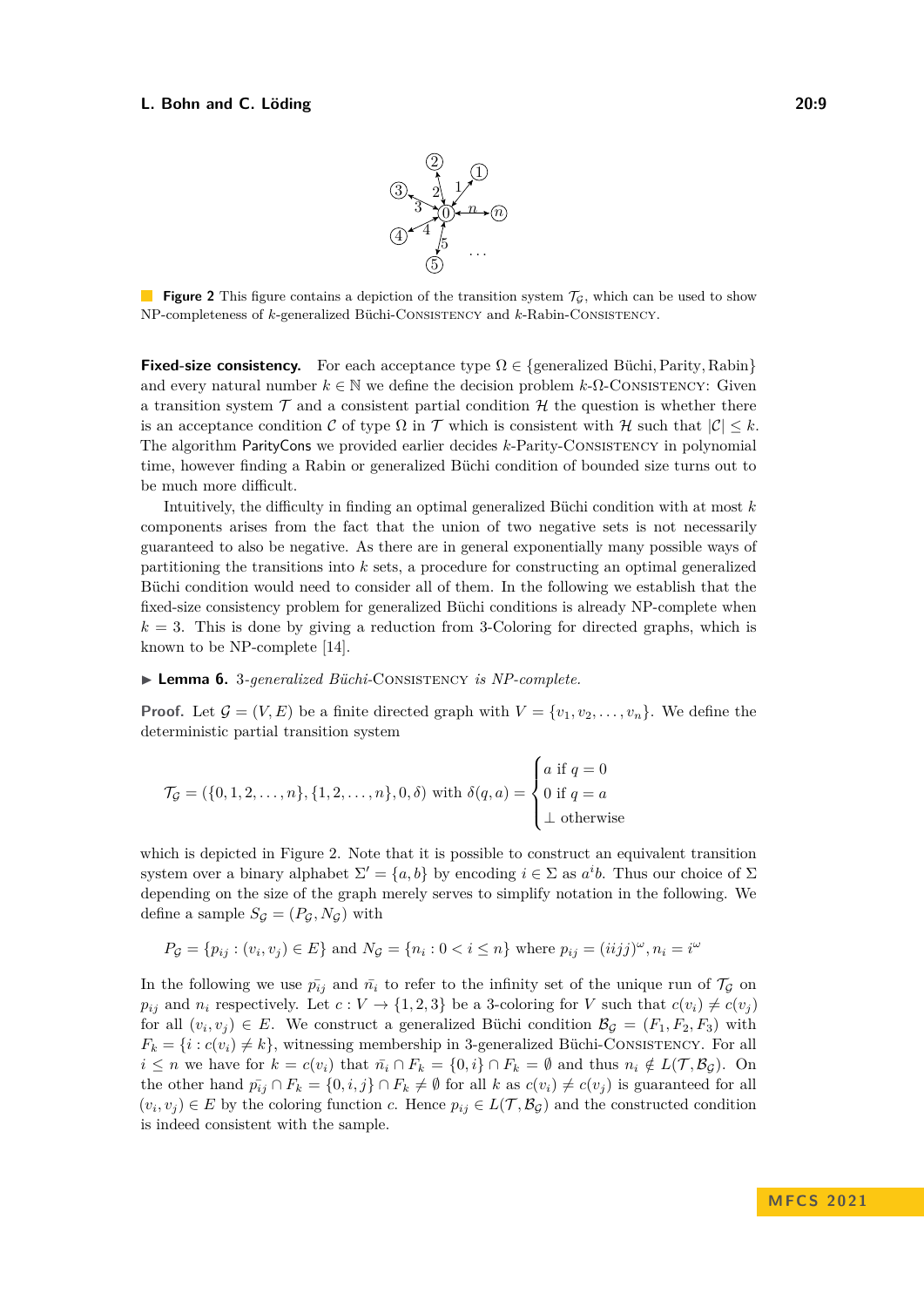#### **20:10 Constructing Deterministic** *ω***-Automata from Examples**

For the other direction assume that there exists a generalized Büchi condition  $\beta =$  $(F_1, F_2, F_3)$  such that  $\langle \mathcal{T}, \mathcal{B} \rangle$  is consistent with *S*. Clearly it must hold that  $F_1 \cap F_2 \cap F_3 = \emptyset$ as otherwise there would exist some word  $n_i \in N_G$  with  $\bar{n_i} \cap F_k = \{0, i\} \cap F_k \neq \emptyset$  for all k, which would contradict consistency with *S*. We can now define a coloring  $c: V \rightarrow \{1, 2, 3\}$ with  $c(v_i) = \min\{k : i \notin F_k\}$ . For any  $v_i, v_j \in V$  with  $c(v_i) = c(v_j) = k$  we have  $(v_i, v_j) \notin E$ . If not then there would exist a word  $p_{ij} \in P_G$  for which consistency guarantees that  $p_{ij} \cap F_k = \{0, i, j\} \cap F_k \neq \emptyset$ , which can only hold if  $v_i$  and  $v_j$  are assigned different colors. Thus *c* is indeed a valid 3-coloring, which concludes the reduction proof.

Membership in NP holds as it is possible to verify for a guessed generalized Büchi condition B of size 3 whether  $\langle \mathcal{T}, \mathcal{B} \rangle$  is consistent with S in polynomial time by iterating over all  $w \in P_G \cup N_G$  and verifying adequate acceptance/rejection by  $\langle \mathcal{T}, \mathcal{B} \rangle$ .

A similar reduction can be used to show the NP-hardness of *k*-Rabin-Consistency as well. This leads to the following theorem, which establishes the complexity of all fixed-size consistency decision problems we defined above.

 $\triangleright$  **Theorem 7.** *k*-*Parity*-CONSISTENCY *is solvable in polynomial time. For*  $k > 2$  *both k-generalized Büchi-*Consistency *and k-Rabin-*Consistency *are NP-complete.*

## <span id="page-9-0"></span>**4 Passive learning**

Our procedure for the construction of a deterministic partial transition system is inspired by the well known regular positive negative inference (RPNI) algorithm through which deterministic finite automata can be constructed [\[21\]](#page-16-6). RPNI first constructs a prefix tree automaton which accepts precisely the positive sample words from  $S_+$  and subsequently attempts to merge states of this automaton in canonical order. If a merge introduces an inconsistency with the sample (i.e. the resulting automaton accepts a word in *S*−) it is reverted. Otherwise the algorithm continues with the resulting automaton until no further merges are possible at which point it terminates.

When attempting to transfer this principle to infinite words, it is difficult to find a suitable counterpart for the prefix tree automaton. If we simply attached disjoint loops to the prefix tree at a certain depth, the resulting transition system could certainly be equipped with an acceptance condition such that it accepts precisely  $S_{+}$ . However, through the introduction of loops with a fixed length that cannot be resolved during the execution, we already determine parts of the structure of the resulting automaton. Instead, we start with a transition system consisting of a single initial state and attempt to introduce new transitions in a specific order (which is reminiscent of the algorithm presented in [\[6\]](#page-16-17)).

The resulting algorithm Sprout is shown in [Algorithm 3.](#page-10-0) In each iteration we begin by computing  $\textsf{Escapes}(S_+, \mathcal{T})$ , the set of all prefixes of words in  $S_+$  which are escaping in  $\mathcal T$ . From this set we now determine the word with the minimal escape-prefix *ua* in length-lexicographic order. The existing states are then tested as a target for the missing transition in canonical order and if the resulting transition system is Ω-consistent with the sample, we continue with the next escaping word. Checking for consistency is done by using the results from [Section 3](#page-4-0) and ensuring that no pair of indistinguishable words in  $S_+ \times S_$ exists, both of which are possible in polynomial time. If no suitable target can be found, a new state is introduced instead. See [Figure 3](#page-11-0) for an illustration. Note that the order in which states are checked as a potential transition target coincides with the order in which merges are attempted in RPNI.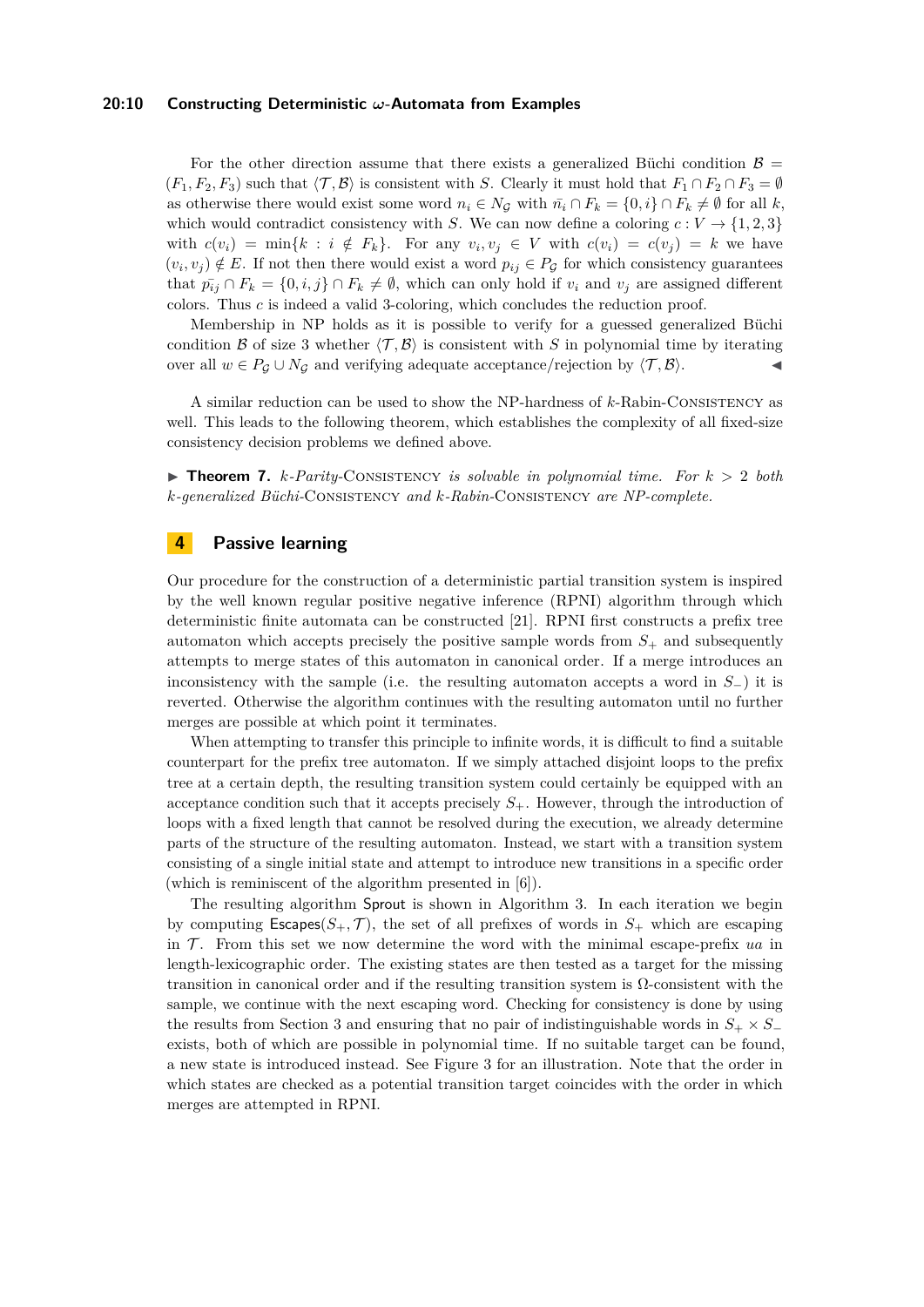#### **Algorithm 3** Sprout.

**Input:** A Sample  $S = (S_+, S_-)$  over the alphabet  $\Sigma$  and an acceptance type  $\Omega \in \mathsf{Acc}$ **Output:** The deterministic Ω-automaton  $A = (Q, \Sigma, q_0, \delta, C)$  consistent with *S*  $Q \leftarrow {\varepsilon}, \ \delta \leftarrow \emptyset, \ \mathcal{T} \leftarrow (Q, \Sigma, \varepsilon, \delta)$ **while** Escapes $(S_+, \mathcal{T}) \neq \emptyset$  do  $ua \leftarrow$  length-lexicographic minimal escape-prefix of a word in  $S_+$ **if**  $|u| >$  Thres $(S, \mathcal{T})$  **then return** Aut(Extend(*Q,* Σ*, ε, δ, S*+*, S*−)*, S,* Ω) **forall** *q* ∈ *Q in canonical order* **do**  $\delta' \leftarrow \delta \cup \{\hat{u} \stackrel{a}{\rightarrow} q\}$  for the  $\hat{u} \in Q$  with  $\delta^*(\varepsilon, u) = \hat{u}$ **if**  $(Q, \Sigma, \varepsilon, \delta')$  *is*  $\Omega$ *-consistent with S* **then**  $\delta \leftarrow \delta'$  and **continue** with the next escpaing word  $Q \leftarrow Q \cup \{\hat{u}a\}, \delta \leftarrow \delta \cup \{\hat{u} \stackrel{a}{\rightarrow} \hat{u}a\}$  for the  $\hat{u} \in Q$  with  $\delta^*(\varepsilon, u) = \hat{u}$ **return** Aut $(\mathcal{T}, S, \Omega)$ 

<span id="page-10-0"></span>Unfortunately there exist samples for which this approach of introducing transitions does not terminate. When executed on  $S = (\{(baa)^{\omega}\}, \{(ab)^{\omega}, (ba)^{\omega}, (babaa)^{\omega}\})$  for example, the algorithm would not terminate and instead construct an infinite *b*-chain with *a*-loops on each state. We therefore introduce a threshold on the maximal length of escape-prefixes that are considered in the algorithm. Once this threshold is exceeded, the algorithm terminates. We have choosen the threshold such that we can show completeness for IRC, which works for Thres $(S, \mathcal{T}) = l_b + l_e^2 + 1$ , where  $l_e$  and  $l_b$  denote the maximal length of *u* and *v* for any sample word  $uv^{\omega} \in S$ . Intuitively, this value is sufficient to obtain completeness for IRC as any two sample words must have already differed in at least one position once it is exceeded.

If the threshold is exceeded before a transition system is found that is consistent with the sample and has no escaping words from  $S_{+}$ , the transition system is extended with disjoint loops that guarantee acceptance of the remaining words in *S*<sup>+</sup> through the function Extend, which we describe in the following. Assume that the algorithm has constructed a transition system  $\mathcal{T} = (Q, \Sigma, \varepsilon, \delta)$  for which it then encounters an escape-prefix exceeding the defined threshold. For each state  $q \in Q$  we collect all exit strings that leave  $\mathcal T$  from  $q$  in a set  $E_q$ . Note that since the shortest escape-prefix in  $\mathcal T$  exceeded the threshold, each word in  $E_q$  must be of the form  $u^{\omega}$  for some  $u \in \Sigma^{+}$  and we can write  $E_q = \{u_1^{\omega}, \ldots, u_k^{\omega}\}.$ 

For each state q such that  $E_q \neq \emptyset$  we now construct the transition system  $\mathcal{T}_{E_c}^{\circlearrowleft}$  $\tilde{E}_q$ <sup>O</sup> in which exactly those words that belong to *E<sup>q</sup>* induce loops. To prevent any unintended words from being accepted, we additionally ensure that the initial state of  $\mathcal{T}_{E}^{\circlearrowleft}$  $\widetilde{E}_q$  is transient (meaning it cannot be reached from any state within  $\mathcal{T}_{E}^{\circlearrowleft}$  $\widetilde{E}_q$ ). In the following we use Prf $(u)$  for a word  $u \in \Sigma^*$  to denote the set of all prefixes of *u*. Formally we define  $\mathcal{T}_{E}^{\circlearrowleft}$  $\tilde{E}_q^{\circlearrowleft} = (Q_E^{\circlearrowleft})$  $(E_q, \Sigma, q_0, \delta_{E_q}^{\circlearrowleft})$  with

$$
Q_{E_q}^{\circlearrowleft} = \{q_0\} \cup \bigcup_{u^{\omega} \in E_q} \mathsf{Prf}(u)
$$
\n
$$
\delta_{E_q}^{\circlearrowleft}(w, a) = \begin{cases} a & \text{if } w = q_0 \text{ and } a \in \Sigma \cap Q_{E_q}^{\circlearrowleft} \\ \varepsilon & \text{if } (wa)^{\omega} \in E_q \\ wa & \text{if } wa \in Q_{E_q}^{\circlearrowleft} \text{ and } (wa)^{\omega} \notin E_q \\ \bot & \text{otherwise} \end{cases}
$$

It is easy to see that  $q_0$  is indeed transient in  $\mathcal{T}_{E_c}^{\circlearrowleft}$  $\widetilde{E}_q$  and we can clearly find a Büchi (and thus also a generalized Büchi, Rabin and Parity) condition such that every word in *E<sup>q</sup>* induces an accepting run in  $\mathcal{T}^{\circlearrowleft}_{E}$  $\widetilde{\tau}_{E_q}^{\circlearrowleft}$ . By attaching the corresponding  $\mathcal{T}_{E_q}^{\circlearrowleft}$  $E_q^{\circ}$  to each state *q* for which  $E_q$  is non-empty, we obtain a transition system in which no word from  $S_+$  is escaping.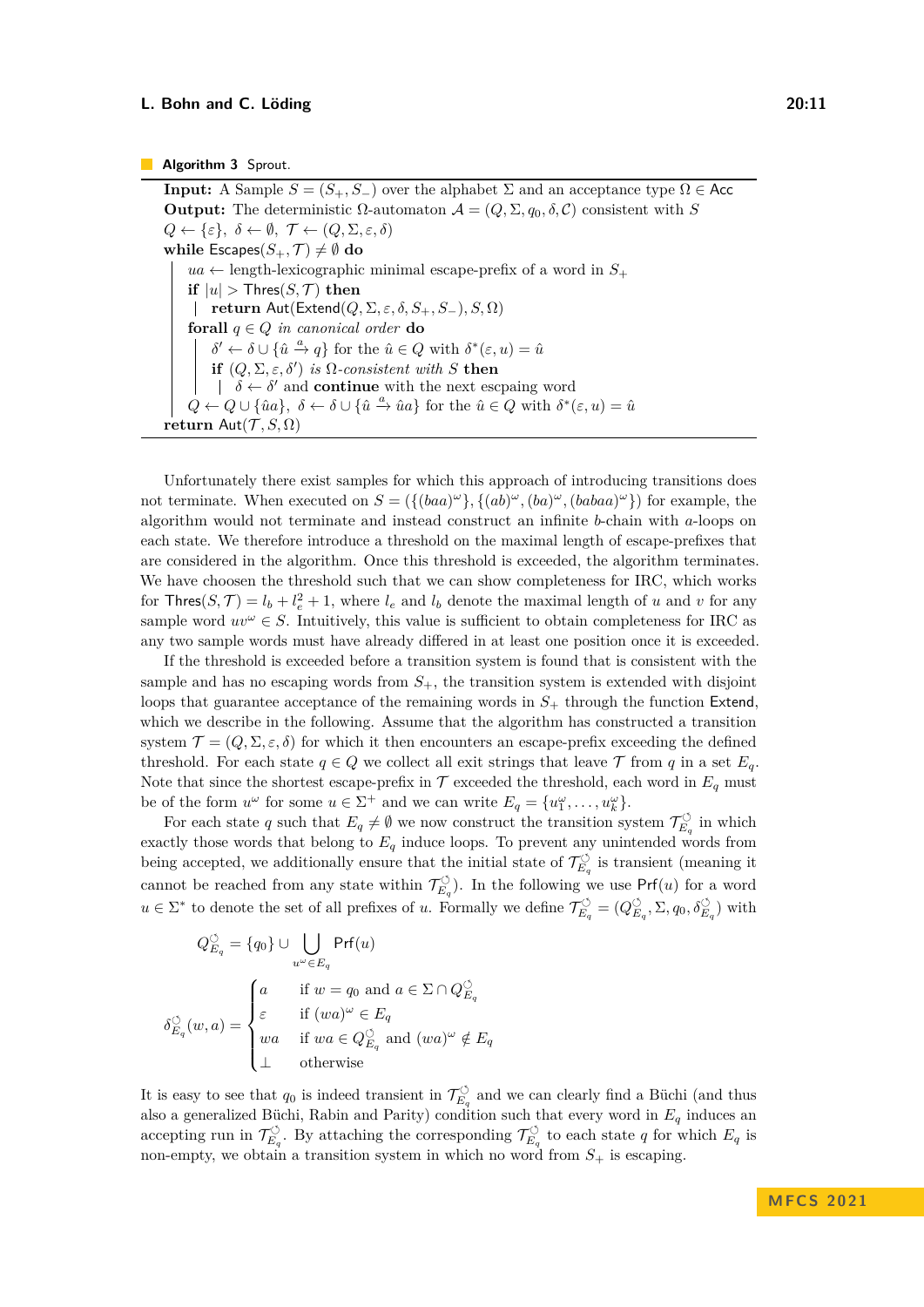#### **20:12 Constructing Deterministic** *ω***-Automata from Examples**

<span id="page-11-0"></span>

**Figure 3** In this figure three transition systems that arise during the execution of Sprout on the sample  $S = (S_+, S_-)$  are depicted. The dashed transition cannot lead to  $\varepsilon$  as otherwise the union of the infinity sets of  $(ba)^\omega$  and  $(bba)^\omega$  would coincide with that of  $(bbbabbaba)^\omega$  and thus no consistent parity condition exists. Similarly a self-loop on *b* would mean that the infinity sets induced by  $(babb)^\omega$  and  $(bba)^\omega$  would coincide. Thus the *b*-transition must lead to a new state *bb*. On the right we can see the DPA obtained by augmenting  $\mathcal{T}_3$  with the parity function computed by ParityCons on the partial condition induced by *S*.

Once the main loop terminates, the function Aut is called, which uses the results from [Section 3](#page-4-0) to compute an automaton that is  $Ω$ -consistent with *S*, which is then returned.

**• Proposition 8.** For a given sample S and an acceptance type  $\Omega \in$  Acc the algorithm Sprout *computes in polynomial time an automaton of type*  $\Omega$  *that is consistent with*  $S$ *.* 

While Sprout cannot learn all regular *ω*-languages in the limit (see [Proposition 10\)](#page-11-1), we can show completeness for languages with an IRC.

▶ **Theorem 9.** *The algorithm* Sprout *learns every* Ω*-IRC language L for* Ω ∈ Acc *in the limit with polynomial time and data.*

**Proof (sketch).** We describe the properties that a sample  $S = (S_+, S_-)$  has to satisfy in order to be *characteristic* for an Ω-IRC language *L*:

- The set of prefixes of  $S_+$  has to contain for each  $\sim$ *L* equivalence class the minimal word in length-lexicographic order on which it is reached.
- Further the sample needs to contain words with which all pairs of equivalence classes can  $\sim$ be separated.
- Finally *S* needs to contain sufficient information about the acceptance condition of an  $\mathbf{r}$ automaton recognizing *L*.

The first two requirements can be satisfied in a similar way as for the original RPNI algorithm [\[21\]](#page-16-6). For parity conditions this has already been investigated in [\[4\]](#page-15-1). Below we give a description for Rabin conditions. Detailed definitions for the remaining types of acceptance conditions we introduced can be found in the full version of this paper.

A sample  $S_{\mathcal{R}} = (S_+, S_-)$  capturing a Rabin condition  $\mathcal{R}$  can be obtained as follows: For each pair  $(E_i, F_i)$  we remove all transitions in  $E_i$  from the transition system that  $\mathcal R$  is defined in, decompose the result into its SCCs  $C_1, \ldots, C_k$  and compute sets  $K_i$  consisting of all transitions in  $C_i$ . If the set of all transitions  $K_i$  in such an SCC satisfies  $\mathcal R$  we add a word  $w_i$  inducing  $K_i$  to  $S_+$ , otherwise  $w_i$  is added to  $S_-$ . For each accepting  $K_i$  we then remove all transitions in an  $F_j$  for which  $K_i \cap E_j = \emptyset$ , and decompose the resulting transition system into its SCCs  $D_1, \ldots, D_l$ . These are the maximal negative subloops of  $K_i$  and for each  $D_j$  a word visiting all transitions in  $D_j$  is added to  $S_-.$ 

<span id="page-11-1"></span>While every  $\Omega$ -IRC language can be learned through a characteristic sample, the same does not hold for arbitrary *ω*-regular languages as the following proposition establishes.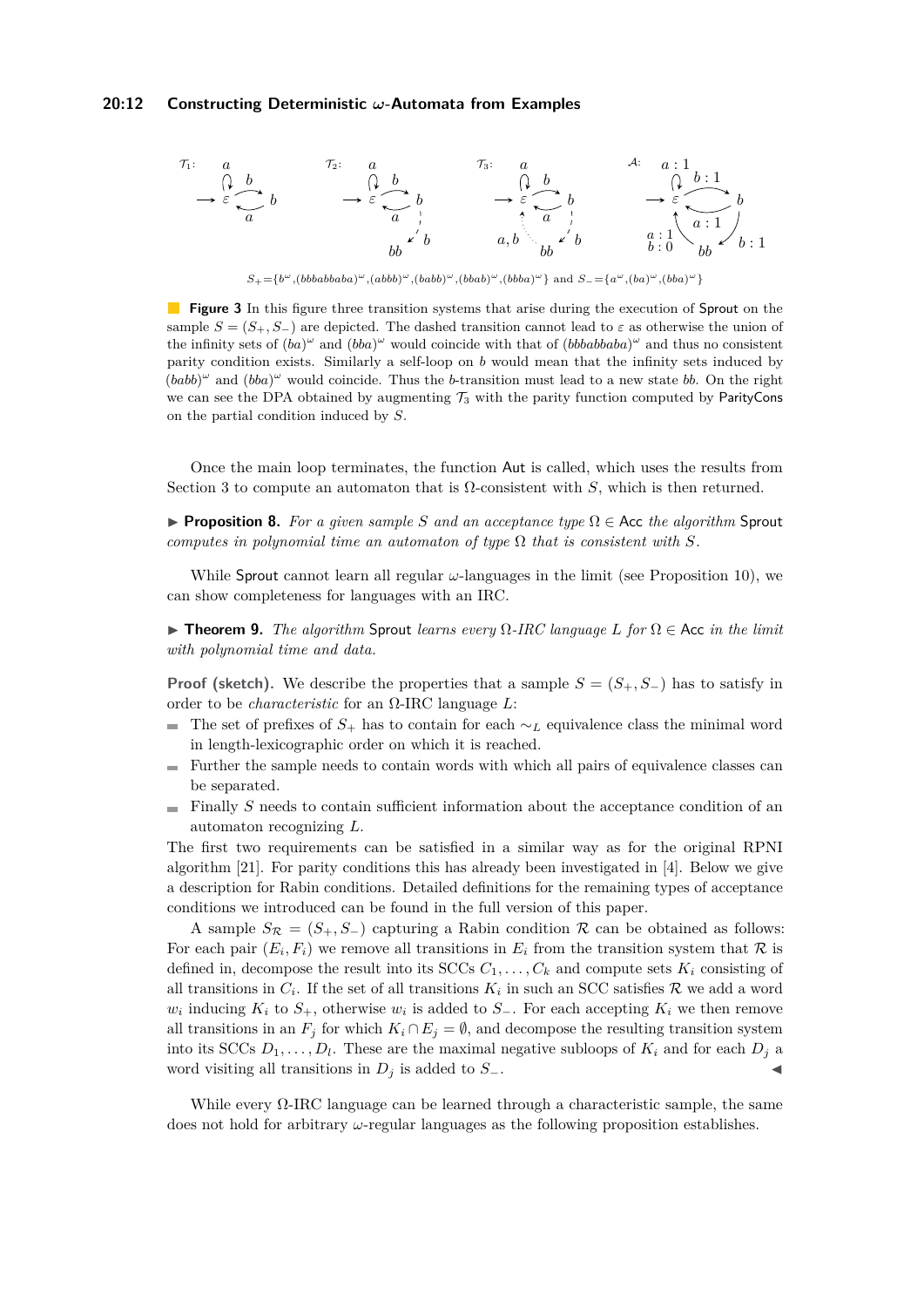<span id="page-12-0"></span>

**Figure 4** In this figure an excerpt of the transition system for the proof of [Proposition 10](#page-11-1) is depicted. The transition from  $q_n$  to  $q_j$  forms a closed loop and words  $w_1 \in L_v, w_2 \notin L_v$  which induce the same infinity set can be found. Based on the existence of these words we can conclude that Sprout constructs a chain with self-loops on each state when attempting to learn an automaton recognizing *L*∨.

▶ **Proposition 10.** *The language*  $L_V = \{w \in \{a, b\}^\omega : aaaa$  *occurrs infinitely often in w or bbbb occurrs infinitely often in w*} *cannot be learned by* Sprout*.*

**Proof.** To simplify notation, we exchange the alphabet and use  $\Sigma = \{0, 1\}$  instead, as it allows arithmetic on the symbols in  $\Sigma$ . We prove this claim by showing through induction that the transition system constructed by Sprout must be a chain with loops on each state. Specifically we show that every intermediate transition system  $\mathcal{T} = (Q, \Sigma, q_0, \delta)$  with  $Q = \{q_0, q_1, \ldots, q_n\}$ created by Sprout before the threshold is exceeded is either not Ω-consistent with *L*<sup>∨</sup> for any  $\Omega \in \mathsf{Acc}$  or the following holds:

for each  $i < n$  there exists a symbol  $\sigma \in \Sigma$  such that  $\delta(q_i, \sigma) = q_i$  and  $\delta(q_i, 1 - \sigma) = q_{i+1}$ if  $q_n$  has an outgoing transition on some  $\sigma \in \Sigma$  then  $\delta(q_n, \sigma) = q_n$  and  $\delta(q_n, 1 - \sigma) = \bot$ The initial transition system is clearly  $\Omega$ -consistent with  $L_{\vee}$  for all  $\Omega \in$  Acc. Further it trivially satisfies the two outlined conditions as it has only one state, for which no outgoing transitions exist. For the induction step assume that Sprout has constructed a transition system  $\mathcal{T} = (Q, \Sigma, q_0, \delta)$  with  $Q = \{q_0, q_1, \ldots, q_n\}$  for which the claim holds. We now show that the next inserted transition either introduces an inconsistency with  $L_V$  or it leads to a transition system that also satisfies the two conditions.

If a transition from  $q_n$  to some  $q_j$  with  $j < n$  were inserted, then a closed cycle is formed. As  $q_j$  is reachable there must exist some word  $u \in \Sigma^*$  such that  $\delta^*(q_0, u) = q_j$ . Consider now the word  $v \in \Sigma^*$  such that  $\delta^*(q_j, v) = q_j$  and the letters in *v* are such that they alternate between taking the self-loop and moving to the next state along the cycle. If the loop on *q<sup>n</sup>* does not exist, then *v* just transitions back to  $q_j$  at this point. As can be seen in [Figure 4,](#page-12-0) no alphabet symbol can occur more than once in a row in *v* if the dashed self-loop on *q<sup>n</sup>* is present. Otherwise at most three consecutive occurrences of the same symbol can appear in *v* and we clearly have that  $w_1 = uv^{\omega} \notin L_{\vee}$ . Consider now a word  $w_2$  which takes each self-loop on the cycle four times before moving to the next state. This means  $w_2 \in L_{\vee}$  but because the infinity sets induced by  $w_1$  and  $w_2$  coincide (as both words take all possible transitions infinitely often), an automaton containing such a closed cycle cannot be consistent with *L*∨.

We have thus shown that no transition can lead from  $q_n$  back to a state  $q_i$  with  $j < n$ . If *q<sup>n</sup>* has no outgoing transitions, then a self-loop on the currently escaping symbol is inserted as it clearly does not introduce an inconsistency. On the other hand if  $q_n$  already has a self-loop on some symbol  $\sigma \in \Sigma$ , then the transition on  $1 - \sigma$  must lead to a new state  $q_{n+1}$ as otherwise  $(ab)^{\omega} \notin L_{\vee}$  and  $(aaab)^{\omega} \in L_{\vee}$  would induce the same infinity set. Thus the Sprout algorithm indeed constructs a chain with self-loops until it eventually exceeds the threshold. Once this happens, the transition system is extended such that it accepts precisely the positive sample words. As the sample is finite, the resulting automaton cannot recognize  $L_{\vee}$  since there will always be some word  $w \in L_{\vee}$  that is not present in the sample.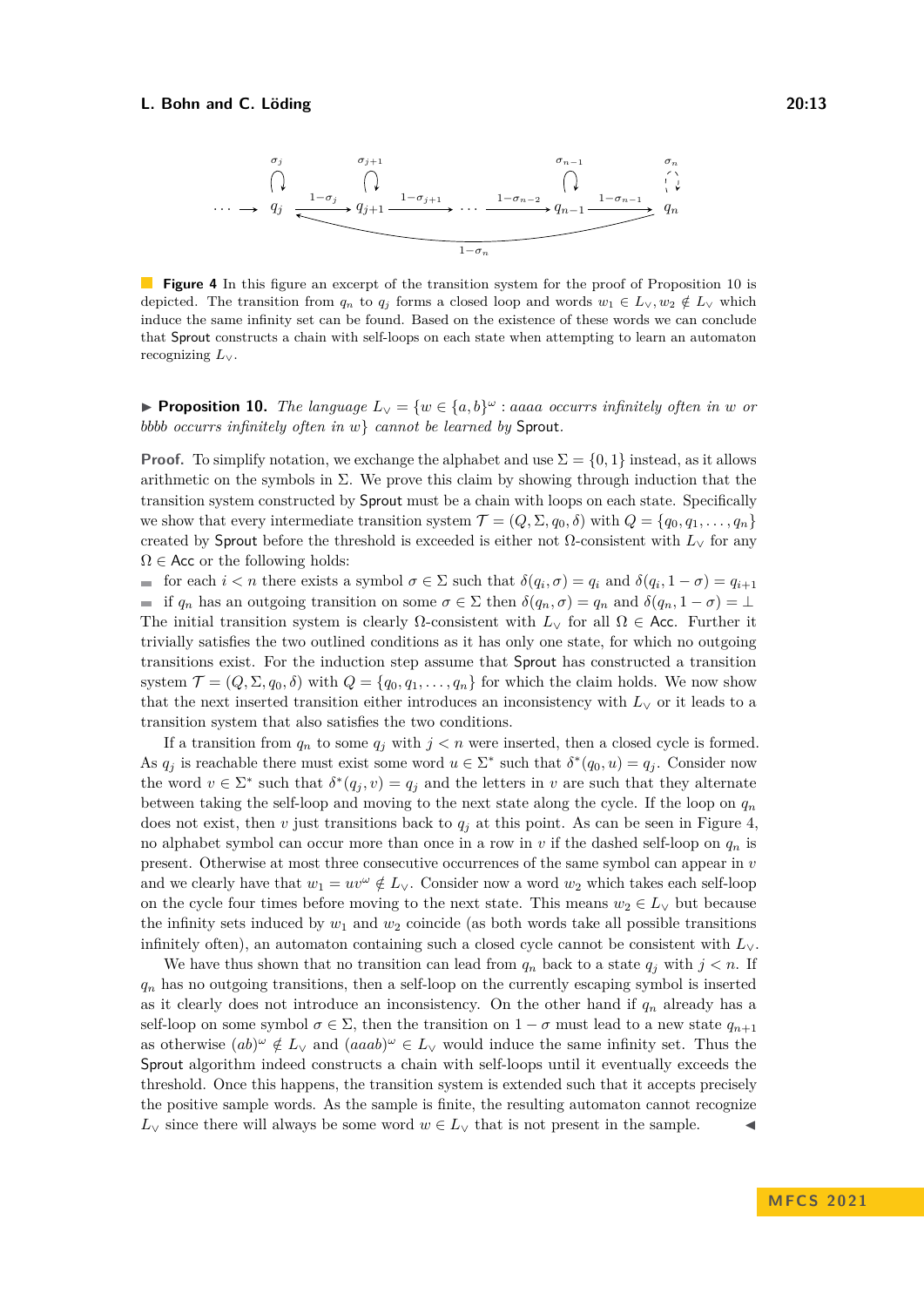#### **20:14 Constructing Deterministic** *ω***-Automata from Examples**

However on the other hand Sprout is not limited to learning automata for languages with IRC of some type. In the following proposition we give an infinite family of languages which are not in  $\Omega$ -IRC for any  $\Omega \in \mathsf{Acc}$ , and have polynomial size characteristic samples for Sprout.

▶ **Proposition 11.** For  $i > 1$ , consider  $L_i = (\Sigma^* b^i)^\omega$  and the sample  $S^i = (S^i_+, S^i_-)$  with  $S^i_+ = \{b^{\omega}, (b^i a b^{i-1} a \dots b^2 a b^1 a)^{\omega}\} \cup \{(b^j a b^k)^{\omega} : j + k = i\} \text{ and } S^i_- = \{(b^j a)^{\omega} : j < i\}.$  Then *S i is a characteristic sample for L<sup>i</sup> and the learner* Sprout *with parity as target condition. (The sample for*  $i = 3$  *is used in the example in [Figure 3.](#page-11-0))* 

**Proof.** In the following we show that Sprout constructs a DPA for the language  $L_i$  from the characteristic sample  $S<sup>i</sup>$ . Note first that the exit-strings of any two sample words are distinct for every transition system constructed by Sprout, since all words in  $S<sup>i</sup>$  consist of only a periodic part. Further in every word  $v^{\omega} \in S^i_+$  the infix  $b^i$  occurs, which means that an infinite run on any positive sample word is only possible in a transition system that permits *i* consecutive transitions on the symbol *b*.

Initially, the algorithm inserts a self-loop on *a* as no sample words prevent this. Subsequently the *b*-transition cannot be a self-loop as otherwise the infinity sets induced by positive and negative sample words would coincide. Thus a new state is added to which the *b*-transition from *ε* leads. We now proceed inductively to show that a *b*-chain of length *i* − 1 with *a*-transitions leading back to the initial state is created. We will identify each state on this chain with the minimal word of the form  $b^j$  that reaches it.

Formally such a chain satisfies that for all  $j < i$  we have  $\delta^*(\varepsilon, b^j) = b^j$  and  $\delta^*(\varepsilon, b^k a) = \varepsilon$ for all  $k < j$ . The base case for  $j = 1$  has already been described above so assume now that the statement holds for  $j-1$  and consider the two transitions that Sprout inserts for the state  $b^{j-1}$ . We see that inserting an *a*-transition from  $b^{j-1}$  to  $\varepsilon$  does not introduce an inconsistency. This is because as outlined above no positive sample word induces an infinite run and the exit string of any two sample words must be distinct.

It remains to be shown that the *b*-transition from  $b^{j-1}$  must lead to a new state  $b^j$ . To see this assume to the contrary that the introduction of a *b*-transition from  $b^{j-1}$  to some *b*<sup>*l*</sup> with  $l < j$  leads to a transition system  $\mathcal{T}'$  which is Parity-consistent with  $S^i$ . It is not hard to see that the infinity set *P* induced by the positive sample word  $(b^iab^{i-1}\dots b^1a)^{\omega}$  contains all transitions in  $\mathcal{T}'$ . Now let  $N_0, N_1, \ldots, N_j$  be the infinity sets induced by the negative sample words  $a^{\omega}$ ,  $(ba)^{\omega}$ , ...,  $(b^ja)^{\omega}$ . It is easily verified that  $P = N_0 \cup N_1 \cup \ldots \cup N_j$ , thus satisfying the conditions for [Lemma 2.](#page-5-0) This means that  $\mathcal{T}'$  cannot be Parity-consistent with  $S^i$  and hence no *b*-transition from  $b^{j-1}$  to any  $b^l$  with  $l < j$  is kept.

Once this *b*-chain of length  $i - 1$  is constructed, we simply need to verify that inserting both the *a*- and *b*-transition from  $b^{i-1}$  to  $\varepsilon$  does not lead to an inconsistent transition system. Since only positive sample words contain *i* consecutive occurrences of *b*, the *b*-transition from  $b^{i-1}$  to  $\varepsilon$  occurs exclusively in the infinity set induced by positive but not negative words. Thus a consistent parity condition exists and Sprout constructs a DPA recognizing  $L_i$ .

# <span id="page-13-0"></span>**5 Active Learning**

We consider the standard minimal adequate teacher (MAT) active learning scenario [\[1\]](#page-15-2), in which the learning algorithm has access to a teacher that can answer membership queries and equivalence queries for the target language, and returns a counterexample if the automaton for an equivalence query is not correct. A natural extension to  $\omega$ -automata considers membership queries for ultimately periodic words and equivalence queries with ultimately periodic words as counterexamples (see [\[16\]](#page-16-11)).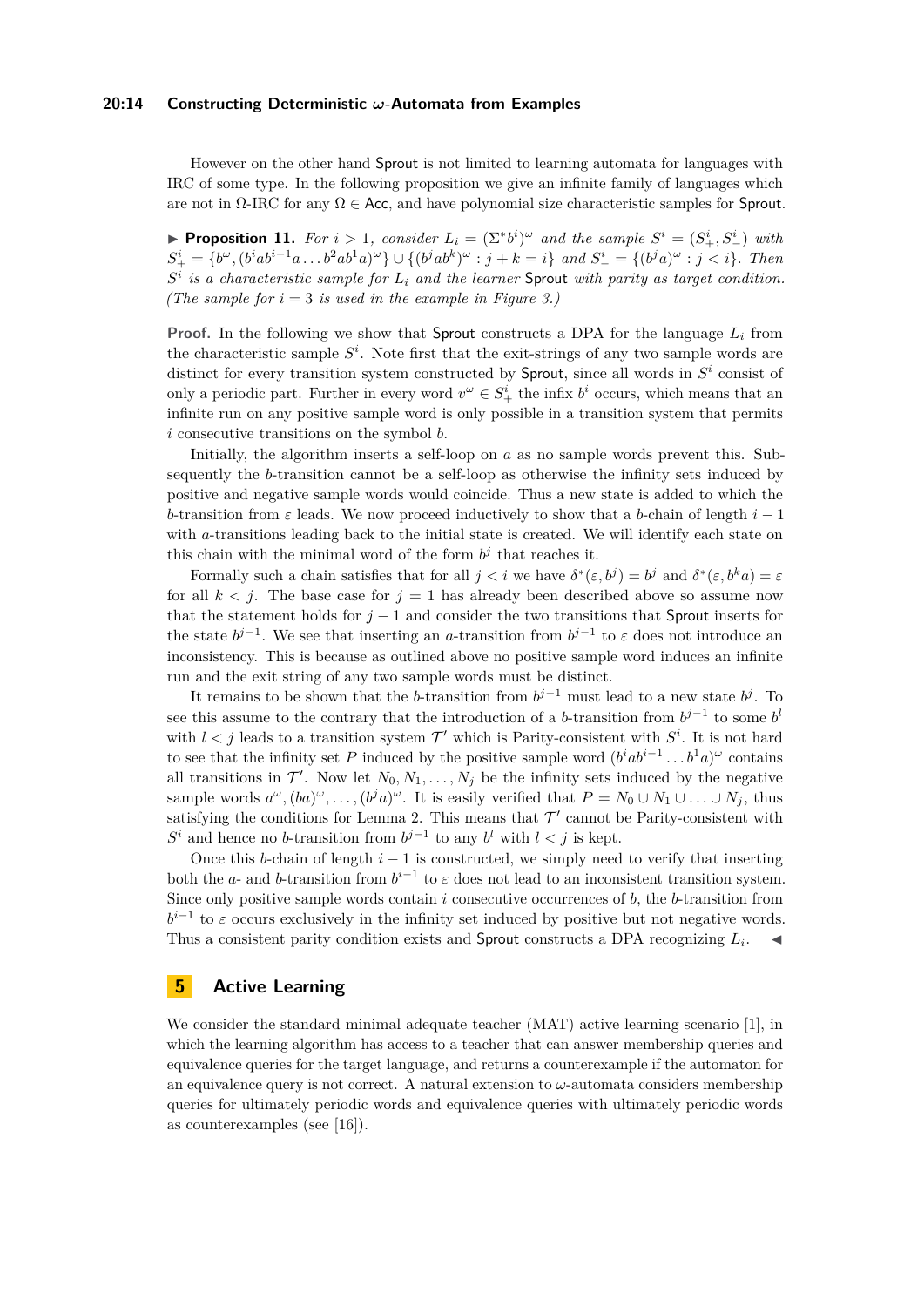Since there is a polynomial time active learning algorithm for deterministic weak automata [\[16\]](#page-16-11), a natural next candidate for polynomial time active learning are deterministic automata with an informative right congruence. However, the theorem below basically shows that this class is as hard for active learning as general regular  $\omega$ -languages.

**► Theorem 12.** Let  $\Omega$  ∈ Acc *be an acceptance type, and consider the active learning setting with membership and equivalence queries for ultimately periodic words. There is a polynomial time active learning algorithm for deterministic automata of type* Ω *with informative right congruence if, and only if, there is a polynomial time active learning algorithm for general deterministic automata of type* Ω*.*

**Proof (sketch).** Assume that *ALIRC* is an active learning algorithm for automata with informative right congruence of type  $\Omega$ . The arguments used below work for all acceptance types  $\Omega \in$  Acc. For simplicity we use the parity condition in the following.

Our goal is to use *ALIRC* in order to define an active learning algorithm *AL* for general DPA that runs in polynomial time if *ALIRC* does. The rough idea is as follows: We have to learn an automaton A for a target language  $L \subseteq \Sigma^\omega$  that does not have an IRC, in general. Such an automaton  $A$  can be turned into an automaton with IRC by adding new letters to the alphabet, and then extending the automaton such that from each state a different word over these new letters is accepted. Restricted to the original alphabet, this extended automaton still accepts the same language as before. Since the new automaton has an IRC, we can use  $AL_{IRC}$  to learn it. The only problem with this approach is that we do not know the target automaton  $A$ , so we cannot simply extend it and let  $AL_{IRC}$  learn the extension. However, we can simulate a teacher for *ALIRC* that answers queries of *ALIRC* such that these answers are consistent with such an extension of  $A$ . We give the answers such that they only reveal information on the original target language *L*. Hence, *ALIRC* first has to learn, in some sense, an automaton for *L* in order to obtain information on the newly added letters in the extension.

More formally, define an extended alphabet  $\Sigma_{\star} = \Sigma \cup {\star, 0, 1}$  with new letters  $\star, 0, 1$ that do not occur in  $\Sigma$ . Now let  $L \subseteq \Sigma^{\omega}$  be a target language which we want to learn. Our algorithm *AL* simulates  $AL_{IRC}$  over the alphabet  $\Sigma_{\star}$ . Note that *AL* has access to a teacher *T* that answers queries for the language *L* over the alphabet Σ. We define a teacher *TIRC* that answers queries that are asked by *ALIRC* during its simulation as follows:

- *Membership query for a word*  $w = uv^{\omega}$ . If none of the newly introduced symbols occur in *w*, i.e.  $w \in \Sigma^{\omega}$  then we simply copy the answer  $T(w)$ . Otherwise *w* must contain 0, 1 or  $\star$  in which case  $T_{IRC}$  always gives a negative answer.
- *Equivalence query for an automaton*  $\mathcal{A}$ : We construct a new automaton  $\mathcal{B}$  by removing from A all transitions on symbols 0, 1 or  $\star$  and pruning any unreachable states. B is then given to *T* for an equivalence query. If  $T(\mathcal{B})$  returns a counterexample *w*, then this is used as the result of  $T_{IRC}(A)$ .

Otherwise the automaton  $\beta$  must recognize the target language  $L$ . In this case, the simulation of *ALIRC* is stopped, and our algorithm *AL* returns B.

It can be shown that this algorithm *AL* learns the target language *L* in polynomial time if  $AL_{IRC}$  is a polynomial time algorithm.

So the property of an IRC does not help for active learning, while for passive learning in the limit it seems to make the problem simpler. We finish this section with the observation that polynomial time active learning is at least as hard as learning in the limit with polynomial time and data, given that the class  $K$  of target automata satisfies the following properties (which are satisfied by standard classes of deterministic automata):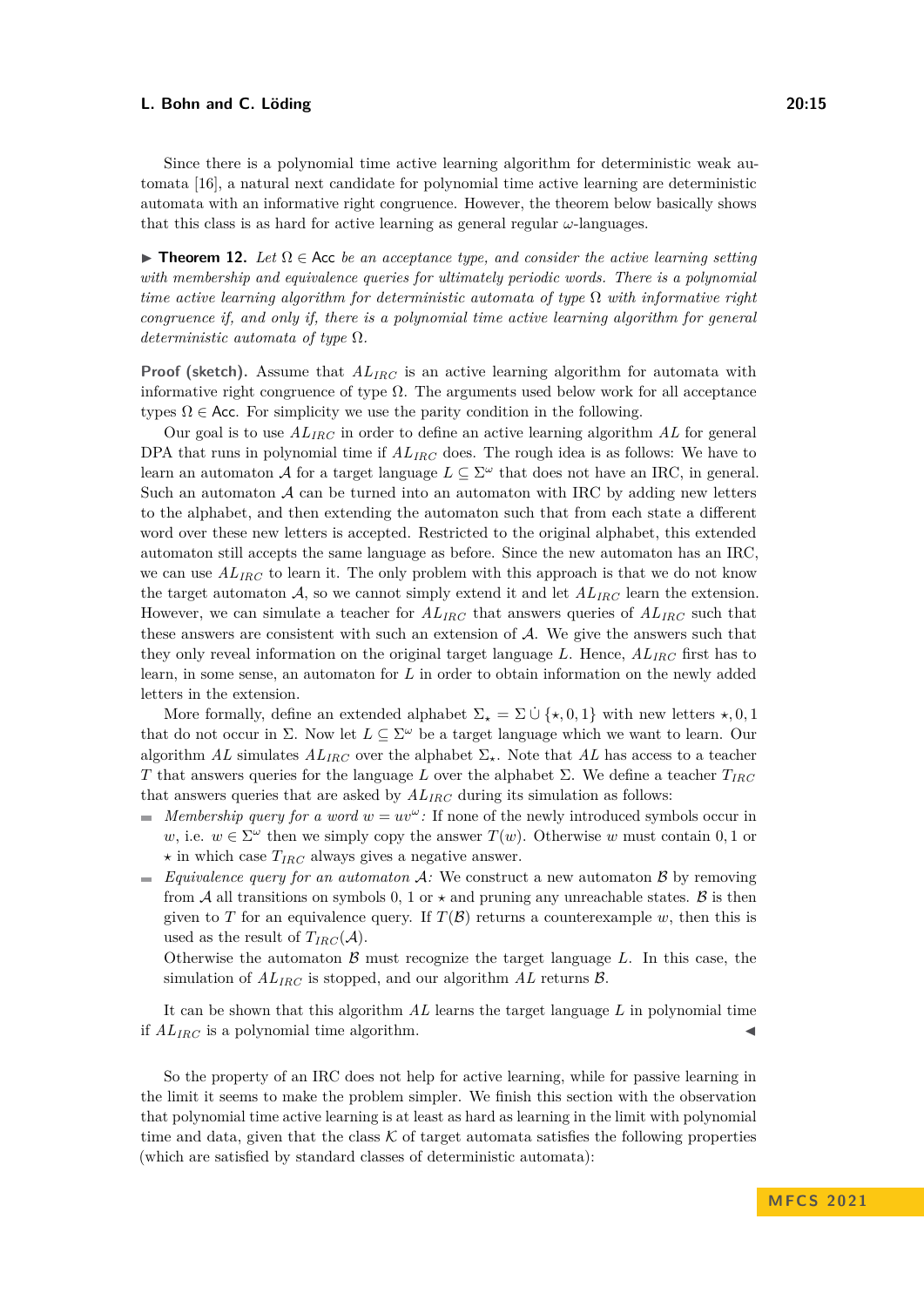#### **20:16 Constructing Deterministic** *ω***-Automata from Examples**

- $(P1)$  It is decidable in polynomial time if a given word is accepted by a given automaton from K.
- (P2) For a given sample *S*, one can construct in polynomial time an automaton from  $K$  $\sim$ that is consistent with *S*.
- $(P3)$  If two automata from K are not equivalent, then there exists a word of polynomial  $\blacksquare$ size witnessing the difference.

**• Proposition 13.** *Consider a class* K of finite automata for which properties  $(PI)$ – $(P3)$  are *satisfied. If there is a polynomial time active learning algorithm for* K*, then* K *can be learned in the limit with polynomial time and data.*

**Proof (sketch).** Assume that there is a polynomial time active learning algorithm  $AL_K$  for target automata from K. A passive learner can simulate an execution of  $AL_K$  in which equivalence queries are always answered with the smallest counterexample. A characteristic sample can be constructed from all the words that are used in such an execution of  $AL_K$ .

## <span id="page-15-4"></span>**6 Conclusion**

We have presented polynomial time algorithms for checking the consistency of a (partial) deterministic transition system with a set of positive and negative ultimately periodic words for the acceptance conditions Büchi, generalized Büchi, parity, and Rabin. Since co-Büchi and Streett conditions are dual to Büchi and Rabin conditions, respectively, one also obtains algorithms for these conditions by flipping negative and positive examples.

The consistency algorithms allow us to extend the principle of the RPNI algorithm from finite to infinite words, leading to the polynomial time algorithm Sprout that constructs a deterministic  $\omega$ -automaton from given ultimately periodic examples. We have shown that Sprout can learn deterministic automata for languages with an IRC in the limit with polynomial time and data. While Sprout is not restricted to IRC languages, there are regular  $\omega$ -langauges which it cannot learn. It is obviously an interesting open question whether there is an algorithm that learns deterministic automata for general regular *ω*-languages with polynomial time and data. Our results in Section [5](#page-13-0) show that finding such an algorithm is not more difficult than finding an active learning algorithm that learns deterministic automata for IRC languages from membership and equivalence queries.

#### **References**

- <span id="page-15-2"></span>**1** Dana Angluin. Learning regular sets from queries and counterexamples. *Information and Computation*, 75(2):87–106, 1987. [doi:10.1016/0890-5401\(87\)90052-6](https://doi.org/10.1016/0890-5401(87)90052-6).
- <span id="page-15-3"></span>**2** Dana Angluin and Dana Fisman. Learning regular omega languages. *Theor. Comput. Sci.*, 650:57–72, 2016. [doi:10.1016/j.tcs.2016.07.031](https://doi.org/10.1016/j.tcs.2016.07.031).
- <span id="page-15-0"></span>**3** Dana Angluin and Dana Fisman. Regular omega-languages with an informative right congruence. In *Proceedings Ninth International Symposium on Games, Automata, Logics, and Formal Verification, GandALF 2018, Saarbrücken, Germany, 26-28th September 2018*, volume 277 of *EPTCS*, pages 265–279, 2018. [doi:10.4204/EPTCS.277.19](https://doi.org/10.4204/EPTCS.277.19).
- <span id="page-15-1"></span>**4** Dana Angluin, Dana Fisman, and Yaara Shoval. Polynomial identification of ømega-automata. In Armin Biere and David Parker, editors, *Tools and Algorithms for the Construction and Analysis of Systems – 26th International Conference, TACAS 2020, Held as Part of the European Joint Conferences on Theory and Practice of Software, ETAPS 2020, Dublin, Ireland, April 25-30, 2020, Proceedings, Part II*, volume 12079 of *Lecture Notes in Computer Science*, pages 325–343. Springer, 2020. [doi:10.1007/978-3-030-45237-7\\_20](https://doi.org/10.1007/978-3-030-45237-7_20).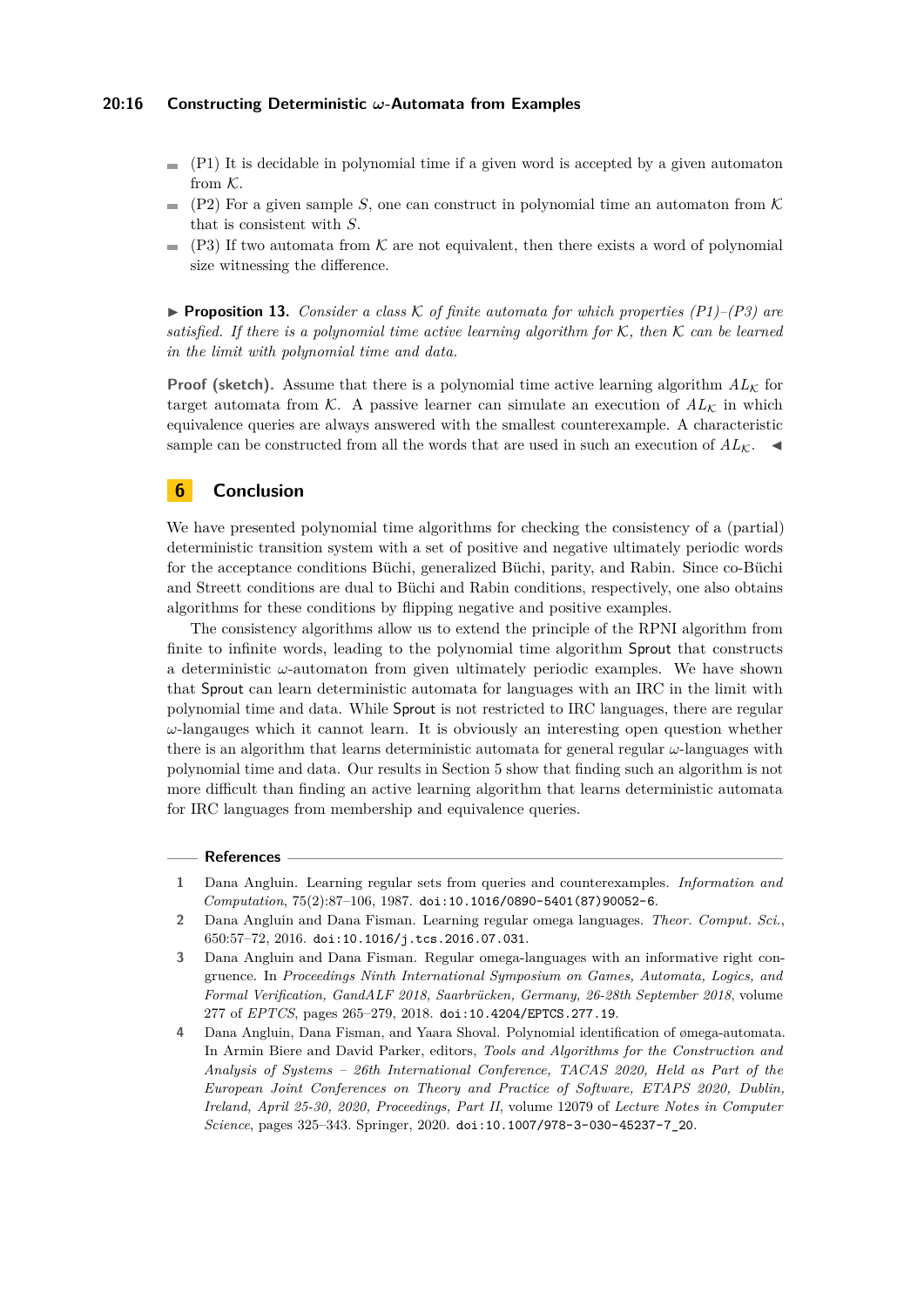- <span id="page-16-1"></span>**5** Christel Baier and Joost-Pieter Katoen. *Principles of model checking*. MIT Press, 2008.
- <span id="page-16-17"></span>**6** Andreas Birkendorf, Andreas Böker, and Hans Simon. Learning deterministic finite automata from smallest counterexamples. *SIAM J. Discrete Math.*, 13:465–491, January 2000. [doi:](https://doi.org/10.1137/S0895480198340943) [10.1137/S0895480198340943](https://doi.org/10.1137/S0895480198340943).
- <span id="page-16-0"></span>**7** J Richard Büchi. On a decision method in restricted second order arithmetic, logic, methodology and philosophy of science (proc. 1960 internat. congr.), 1962.
- <span id="page-16-7"></span>**8** Rafael C. Carrasco and José Oncina. Learning stochastic regular grammars by means of a state merging method. In *Grammatical Inference and Applications, Second International Colloquium, ICGI-94, Alicante, Spain, September 21-23, 1994, Proceedings*, volume 862 of *Lecture Notes in Computer Science*, pages 139–152. Springer, 1994. [doi:10.1007/3-540-58473-0\\_144](https://doi.org/10.1007/3-540-58473-0_144).
- <span id="page-16-15"></span>**9** Olivier Carton and Ramón Maceiras. Computing the rabin index of a parity automaton. *RAIRO – Theoretical Informatics and Applications – Informatique Théorique et Applications*, 33(6):495–505, 1999. URL: [http://www.numdam.org/item/ITA\\_1999\\_\\_33\\_6\\_495\\_0/](http://www.numdam.org/item/ITA_1999__33_6_495_0/).
- <span id="page-16-13"></span>**10** Colin De La Higuera. Characteristic sets for polynomial grammatical inference. In Laurent Miclet and Colin de la Higuera, editors, *Grammatical Interference: Learning Syntax from Sentences*, pages 59–71, Berlin, Heidelberg, 1996. Springer Berlin Heidelberg.
- <span id="page-16-14"></span>**11** Stefan Dziembowski, Marcin Jurdziński, and Igor Walukiewicz. How much memory is needed to win infinite games? In *Proceedings of the 12th Annual IEEE Symposium on Logic in Computer Science, LICS '97*, pages 99–110, Los Alamitos, California, 1997. IEEE Computer Society Press. [doi:10.1109/lics.1997.614939](https://doi.org/10.1109/lics.1997.614939).
- <span id="page-16-10"></span>**12** E. Mark Gold. Complexity of automaton identification from given data. *Inf. Control.*,  $37(3):302-320, 1978.$ [doi:10.1016/S0019-9958\(78\)90562-4](https://doi.org/10.1016/S0019-9958(78)90562-4).
- <span id="page-16-5"></span>**13** John E. Hopcroft and Jeffrey D. Ullman. *Formal Languages and their Relation to Automata*. Addison-Wesley, 1969.
- <span id="page-16-16"></span>**14** Richard M Karp. Reducibility among combinatorial problems. In *Complexity of computer computations*, pages 85–103. Springer, 1972. [doi:10.1007/978-1-4684-2001-2\\_9](https://doi.org/10.1007/978-1-4684-2001-2_9).
- <span id="page-16-4"></span>**15** Christof Löding and Anton Pirogov. Determinization of Büchi automata: Unifying the approaches of Safra and Muller-Schupp. In *46th International Colloquium on Automata, Languages, and Programming, ICALP 2019*, volume 132 of *LIPIcs*, pages 120:1–120:13. Schloss Dagstuhl – Leibniz-Zentrum fuer Informatik, 2019. [doi:10.4230/LIPIcs.ICALP.2019.120](https://doi.org/10.4230/LIPIcs.ICALP.2019.120).
- <span id="page-16-11"></span>**16** Oded Maler and Amir Pnueli. On the learnability of infinitary regular sets. *Inf. Comput.*, 118(2):316–326, 1995. [doi:10.1006/inco.1995.1070](https://doi.org/10.1006/inco.1995.1070).
- <span id="page-16-8"></span>**17** Hua Mao, Yingke Chen, Manfred Jaeger, Thomas D. Nielsen, Kim G. Larsen, and Brian Nielsen. Learning probabilistic automata for model checking. In *Eighth International Conference on Quantitative Evaluation of Systems, QEST 2011, Aachen, Germany, 5-8 September, 2011*, pages 111–120. IEEE Computer Society, 2011. [doi:10.1109/QEST.2011.21](https://doi.org/10.1109/QEST.2011.21).
- <span id="page-16-2"></span>**18** Philipp J. Meyer, Salomon Sickert, and Michael Luttenberger. Strix: Explicit reactive synthesis strikes back! In *Computer Aided Verification – 30th International Conference, CAV 2018, Held as Part of the Federated Logic Conference, FloC 2018, Oxford, UK, July 14-17, 2018, Proceedings, Part I*, pages 578–586, 2018. [doi:10.1007/978-3-319-96145-3\\_31](https://doi.org/10.1007/978-3-319-96145-3_31).
- <span id="page-16-12"></span>**19** Jakub Michaliszyn and Jan Otop. Learning deterministic automata on infinite words. In *ECAI 2020 – 24th European Conference on Artificial Intelligence*, volume 325 of *Frontiers in Artificial Intelligence and Applications*, pages 2370–2377. IOS Press, 2020. [doi:10.3233/FAIA200367](https://doi.org/10.3233/FAIA200367).
- <span id="page-16-9"></span>**20** José Oncina, Pedro García, and Enrique Vidal. Learning subsequential transducers for pattern recognition interpretation tasks. *IEEE Trans. Pattern Anal. Mach. Intell.*, 15(5):448–458, 1993. [doi:10.1109/34.211465](https://doi.org/10.1109/34.211465).
- <span id="page-16-6"></span>**21** Jose Oncina and Pedro García. Inferring regular languages in polynomial update time. *World Scientific*, January 1992. [doi:10.1142/9789812797902\\_0004](https://doi.org/10.1142/9789812797902_0004).
- <span id="page-16-3"></span>**22** Nir Piterman. From nondeterministic Büchi and Streett automata to deterministic parity automata. In *Proceedings of the 21st IEEE Symposium on Logic in Computer Science (LICS 2006)*, pages 255–264. IEEE Computer Society, 2006. [doi:10.2168/LMCS-3\(3:5\)2007](https://doi.org/10.2168/LMCS-3(3:5)2007).